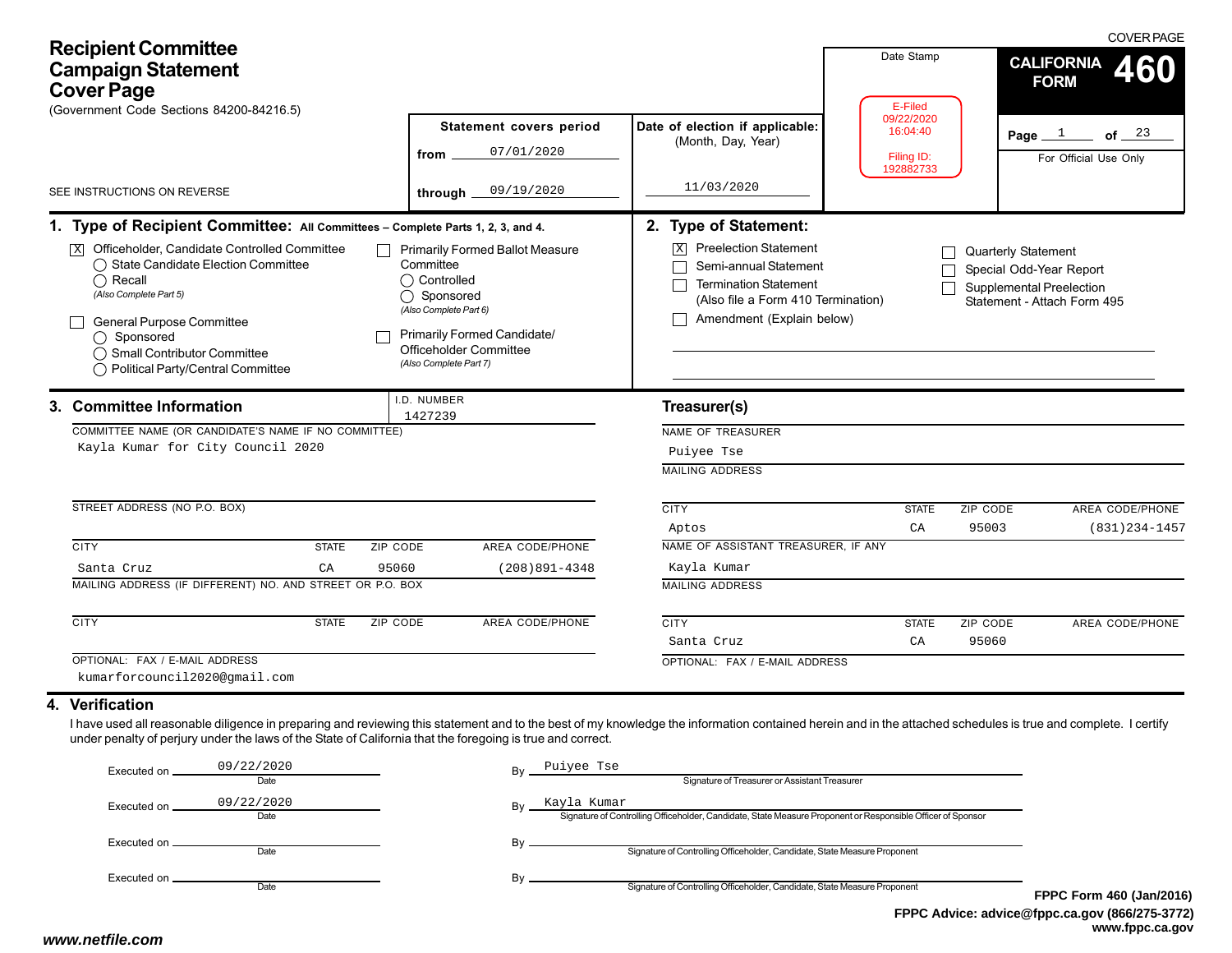# **Recipient Committee Campaign Statement Cover Page — Part 2**

### **5. Officeholder or Candidate Controlled Committee**

| NAME OF OFFICEHOLDER OR CANDIDATE                                          |              |       |
|----------------------------------------------------------------------------|--------------|-------|
| Kayla Kumar                                                                |              |       |
| OFFICE SOUGHT OR HELD (INCLUDE LOCATION AND DISTRICT NUMBER IF APPLICABLE) |              |       |
| City Council Member City Council - Santa Cruz: City of Santa Cruz          |              |       |
| RESIDENTIAL/BUSINESS ADDRESS (NO. AND STREET)<br><b>CITY</b>               | <b>STATE</b> | ZIP   |
| Santa Cruz                                                                 | CA           | 95060 |

**Related Committees Not Included in this Statement:** *List any committees not included in this statement that are controlled by you or are primarily formed to receive contributions or make expenditures on behalf of your candidacy.*

| <b>COMMITTEE NAME</b>    |                              |          | I.D. NUMBER |                       |
|--------------------------|------------------------------|----------|-------------|-----------------------|
|                          |                              |          |             |                       |
| <b>NAME OF TREASURER</b> |                              |          |             | CONTROLLED COMMITTEE? |
|                          |                              |          | <b>YES</b>  | <b>NO</b>             |
| <b>COMMITTEE ADDRESS</b> | STREET ADDRESS (NO P.O. BOX) |          |             |                       |
|                          |                              |          |             |                       |
| <b>CITY</b>              | <b>STATE</b>                 | ZIP CODE |             | AREA CODE/PHONE       |
|                          |                              |          |             |                       |
| <b>COMMITTEE NAME</b>    |                              |          | I.D. NUMBER |                       |
|                          |                              |          |             |                       |
|                          |                              |          |             |                       |
| <b>NAME OF TREASURER</b> |                              |          |             | CONTROLLED COMMITTEE? |
|                          |                              |          | <b>YES</b>  | NO.                   |
| <b>COMMITTEE ADDRESS</b> | STREET ADDRESS (NO P.O. BOX) |          |             |                       |
|                          |                              |          |             |                       |
| <b>CITY</b>              | <b>STATE</b>                 | ZIP CODE |             | AREA CODE/PHONE       |
|                          |                              |          |             |                       |

#### **6. Primarily Formed Ballot Measure Committee**

NAME OF BALLOT MEASURE

| BALLOT NO. OR LETTER | <b>JURISDICTION</b> | <b>SUPPORT</b><br><b>OPPOSE</b> |
|----------------------|---------------------|---------------------------------|
|----------------------|---------------------|---------------------------------|

**Identify the controlling officeholder, candidate, or state measure proponent, if any.**

NAME OF OFFICEHOLDER, CANDIDATE, OR PROPONENT

| OFFICE SOUGHT OR HELD | I DISTRICT NO. IF ANY |
|-----------------------|-----------------------|
|                       |                       |
|                       |                       |
|                       |                       |
|                       |                       |

#### **7. Primarily Formed Candidate/Officeholder Committee** *List names of officeholder(s) or candidate(s) for which this committee is primarily formed.*

| NAME OF OFFICEHOLDER OR CANDIDATE | OFFICE SOUGHT OR HELD | <b>SUPPORT</b><br><b>OPPOSE</b> |
|-----------------------------------|-----------------------|---------------------------------|
| NAME OF OFFICEHOLDER OR CANDIDATE | OFFICE SOUGHT OR HELD | <b>SUPPORT</b><br><b>OPPOSE</b> |
| NAME OF OFFICEHOLDER OR CANDIDATE | OFFICE SOUGHT OR HELD | <b>SUPPORT</b><br><b>OPPOSE</b> |
| NAME OF OFFICEHOLDER OR CANDIDATE | OFFICE SOUGHT OR HELD | <b>SUPPORT</b><br><b>OPPOSE</b> |

*Attach continuation sheets if necessary*

Page <u>2</u> of 23

**CALIFORNIA FORM**

COVER PAGE - PART 2

**460**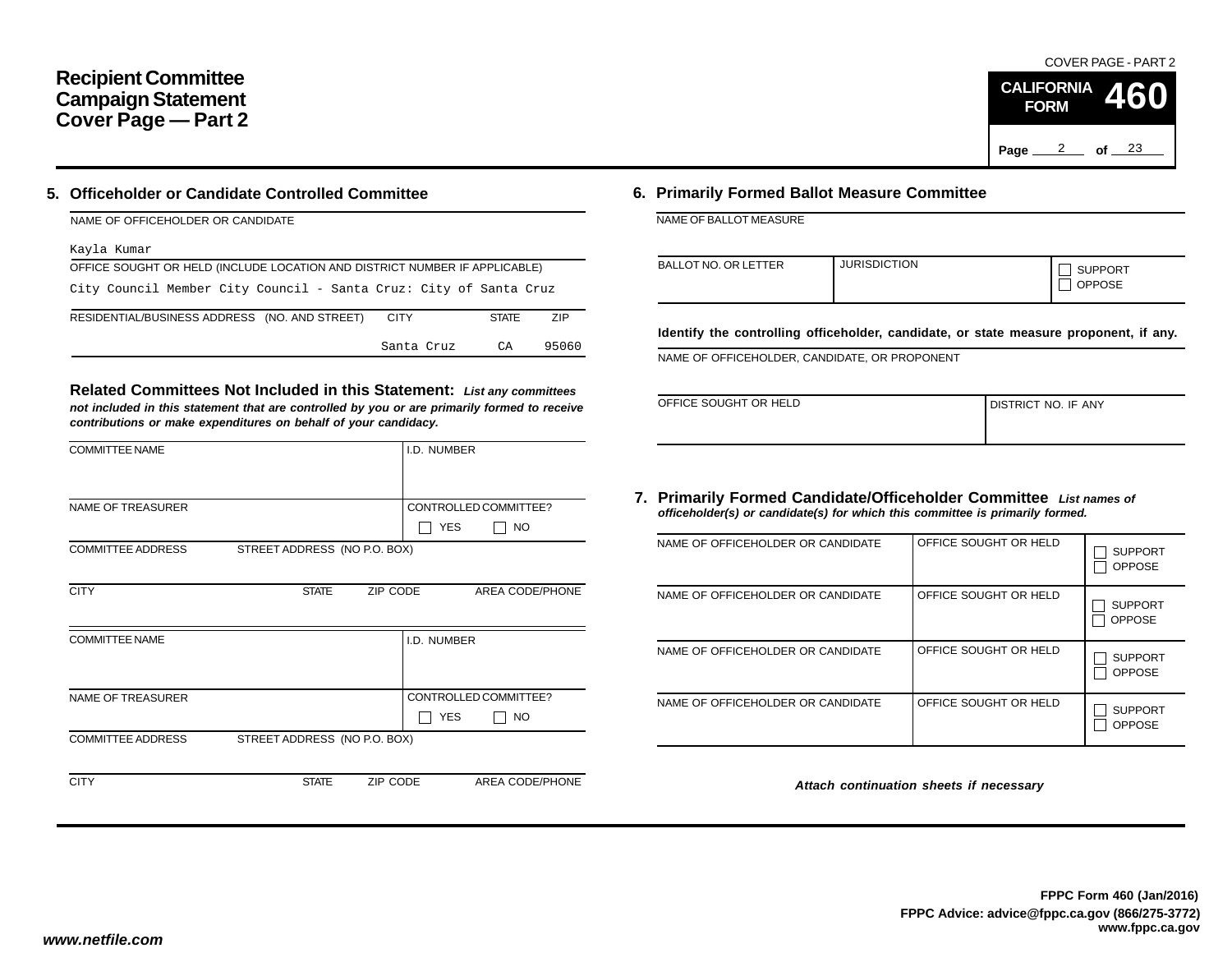| <b>Campaign Disclosure Statement</b>                                              |                                             |                                                            |  |                                                                                        |                         |                                | SUMMARY PAGE                                                                                                                                                                                                                                                                                                        |  |
|-----------------------------------------------------------------------------------|---------------------------------------------|------------------------------------------------------------|--|----------------------------------------------------------------------------------------|-------------------------|--------------------------------|---------------------------------------------------------------------------------------------------------------------------------------------------------------------------------------------------------------------------------------------------------------------------------------------------------------------|--|
| <b>Summary Page</b>                                                               | Amounts may be rounded<br>to whole dollars. |                                                            |  |                                                                                        | Statement covers period | <b>CALIFORNIA</b><br>460       |                                                                                                                                                                                                                                                                                                                     |  |
|                                                                                   |                                             |                                                            |  |                                                                                        | from _                  | 07/01/2020                     | <b>FORM</b>                                                                                                                                                                                                                                                                                                         |  |
| SEE INSTRUCTIONS ON REVERSE                                                       |                                             |                                                            |  |                                                                                        | through.                | 09/19/2020                     | Page $3$ of $23$                                                                                                                                                                                                                                                                                                    |  |
| NAME OF FILER                                                                     |                                             |                                                            |  |                                                                                        |                         |                                | I.D. NUMBER                                                                                                                                                                                                                                                                                                         |  |
| Kayla Kumar for City Council 2020                                                 |                                             |                                                            |  |                                                                                        |                         |                                | 1427239                                                                                                                                                                                                                                                                                                             |  |
| <b>Contributions Received</b>                                                     |                                             | Column A<br>TOTAL THIS PERIOD<br>(FROM ATTACHED SCHEDULES) |  | <b>Column B</b><br>CALENDAR YEAR<br>TOTAL TO DATE                                      |                         | <b>General Elections</b>       | <b>Calendar Year Summary for Candidates</b><br>Running in Both the State Primary and                                                                                                                                                                                                                                |  |
|                                                                                   |                                             |                                                            |  | $\mathbb{R}$                                                                           | 22,217.35               |                                |                                                                                                                                                                                                                                                                                                                     |  |
|                                                                                   |                                             | 0.00                                                       |  |                                                                                        | 0.00                    |                                | $1/1$ through $6/30$<br>7/1 to Date                                                                                                                                                                                                                                                                                 |  |
|                                                                                   |                                             |                                                            |  | $\frac{22}{217.35}$                                                                    |                         | 20. Contributions<br>Received  | $\frac{1}{2}$ $\frac{1}{2}$ $\frac{1}{2}$ $\frac{1}{2}$ $\frac{1}{2}$ $\frac{1}{2}$ $\frac{1}{2}$ $\frac{1}{2}$ $\frac{1}{2}$ $\frac{1}{2}$ $\frac{1}{2}$ $\frac{1}{2}$ $\frac{1}{2}$ $\frac{1}{2}$ $\frac{1}{2}$ $\frac{1}{2}$ $\frac{1}{2}$ $\frac{1}{2}$ $\frac{1}{2}$ $\frac{1}{2}$ $\frac{1}{2}$ $\frac{1}{2}$ |  |
|                                                                                   |                                             | 178.00                                                     |  |                                                                                        | 178.00                  | 21. Expenditures               |                                                                                                                                                                                                                                                                                                                     |  |
|                                                                                   |                                             |                                                            |  | $\mathbb{S}$                                                                           | 22,395.35               | Made                           |                                                                                                                                                                                                                                                                                                                     |  |
| <b>Expenditures Made</b>                                                          |                                             |                                                            |  |                                                                                        |                         | <b>Candidates</b>              | <b>Expenditure Limit Summary for State</b>                                                                                                                                                                                                                                                                          |  |
|                                                                                   |                                             | <b>Contract Contract</b><br>0.00                           |  |                                                                                        | 0.00                    |                                |                                                                                                                                                                                                                                                                                                                     |  |
|                                                                                   |                                             |                                                            |  | $\mathbb{S}$                                                                           | 8,707.17                |                                | 22. Cumulative Expenditures Made*<br>(If Subject to Voluntary Expenditure Limit)                                                                                                                                                                                                                                    |  |
| 9. Accrued Expenses (Unpaid Bills)  Schedule F, Line 3                            |                                             | 0.00                                                       |  |                                                                                        | 0.00                    |                                |                                                                                                                                                                                                                                                                                                                     |  |
|                                                                                   |                                             | 178.00                                                     |  |                                                                                        | 178.00                  | Date of Election<br>(mm/dd/yy) | Total to Date                                                                                                                                                                                                                                                                                                       |  |
|                                                                                   |                                             |                                                            |  | $\frac{1}{2}$                                                                          | 8,885.17                |                                |                                                                                                                                                                                                                                                                                                                     |  |
|                                                                                   |                                             |                                                            |  |                                                                                        |                         |                                | $\frac{1}{2}$                                                                                                                                                                                                                                                                                                       |  |
| <b>Current Cash Statement</b>                                                     |                                             |                                                            |  |                                                                                        |                         | $\frac{1}{2}$                  | $\frac{1}{2}$                                                                                                                                                                                                                                                                                                       |  |
| 12. Beginning Cash Balance  Previous Summary Page, Line 16 \$ _______________0.00 |                                             |                                                            |  | To calculate Column B, add                                                             |                         |                                |                                                                                                                                                                                                                                                                                                                     |  |
|                                                                                   |                                             | 22,217.35                                                  |  | amounts in Column A to the<br>corresponding amounts                                    |                         |                                |                                                                                                                                                                                                                                                                                                                     |  |
|                                                                                   |                                             | 0.00                                                       |  | from Column B of your last                                                             |                         | reported in Column B.          | *Amounts in this section may be different from amounts                                                                                                                                                                                                                                                              |  |
|                                                                                   |                                             | 8,707.17                                                   |  | report. Some amounts in<br>Column A may be negative                                    |                         |                                |                                                                                                                                                                                                                                                                                                                     |  |
| 16. <b>ENDING CASH BALANCE</b> Add Lines 12 + 13 + 14, then subtract Line 15 \$   |                                             | 13,510.18                                                  |  | figures that should be                                                                 |                         |                                |                                                                                                                                                                                                                                                                                                                     |  |
| If this is a termination statement, Line 16 must be zero.                         |                                             |                                                            |  | subtracted from previous<br>period amounts. If this is<br>the first report being filed |                         |                                |                                                                                                                                                                                                                                                                                                                     |  |
|                                                                                   | \$                                          | 0.00                                                       |  | for this calendar year, only<br>carry over the amounts                                 |                         |                                |                                                                                                                                                                                                                                                                                                                     |  |
| <b>Cash Equivalents and Outstanding Debts</b>                                     |                                             |                                                            |  | from Lines 2, 7, and 9 (if<br>any).                                                    |                         |                                |                                                                                                                                                                                                                                                                                                                     |  |
|                                                                                   | - \$                                        | 0.00                                                       |  |                                                                                        |                         |                                |                                                                                                                                                                                                                                                                                                                     |  |
|                                                                                   | - \$                                        | 0.00                                                       |  |                                                                                        |                         |                                |                                                                                                                                                                                                                                                                                                                     |  |
|                                                                                   |                                             |                                                            |  |                                                                                        |                         |                                | FPPC Form 460 (Jan/201                                                                                                                                                                                                                                                                                              |  |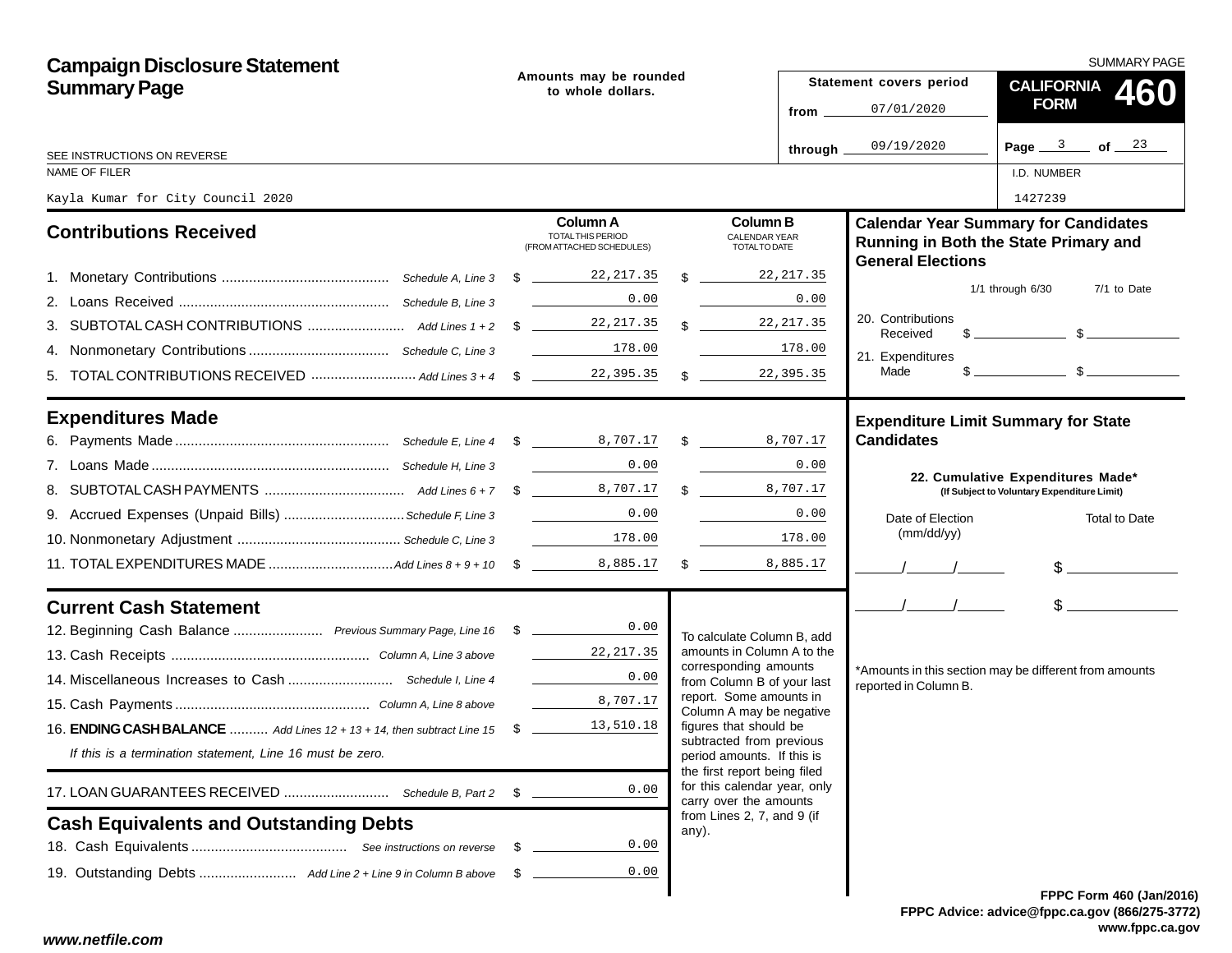| <b>Schedule A</b>                      |                                                                                                                                               |                                                                    |                                                                                                     |                                                        |                                                                  |                                      | <b>SCHEDULE A</b>                                  |  |
|----------------------------------------|-----------------------------------------------------------------------------------------------------------------------------------------------|--------------------------------------------------------------------|-----------------------------------------------------------------------------------------------------|--------------------------------------------------------|------------------------------------------------------------------|--------------------------------------|----------------------------------------------------|--|
| <b>Monetary Contributions Received</b> |                                                                                                                                               |                                                                    | Amounts may be rounded<br>to whole dollars.                                                         | Statement covers period<br>07/01/2020<br>from          |                                                                  | <b>CALIFORNIA</b><br><b>FORM</b>     |                                                    |  |
|                                        | SEE INSTRUCTIONS ON REVERSE                                                                                                                   |                                                                    |                                                                                                     | through 09/19/2020                                     |                                                                  | Page _                               | 4<br>$\_$ of $\_$ $^{23}$                          |  |
| NAME OF FILER                          |                                                                                                                                               |                                                                    |                                                                                                     |                                                        |                                                                  | I.D. NUMBER                          |                                                    |  |
|                                        | Kayla Kumar for City Council 2020                                                                                                             |                                                                    |                                                                                                     |                                                        |                                                                  | 1427239                              |                                                    |  |
| <b>DATE</b><br><b>RECEIVED</b>         | FULL NAME, STREET ADDRESS AND ZIP CODE OF CONTRIBUTOR<br>(IF COMMITTEE, ALSO ENTER I.D. NUMBER)                                               | <b>CONTRIBUTOR</b><br>CODE *                                       | IF AN INDIVIDUAL, ENTER<br>OCCUPATION AND EMPLOYER<br>(IF SELF-EMPLOYED, ENTER NAME<br>OF BUSINESS) | <b>AMOUNT</b><br><b>RECEIVED THIS</b><br><b>PERIOD</b> | <b>CUMULATIVE TO DATE</b><br>CALENDAR YEAR<br>(JAN. 1 - DEC. 31) |                                      | PER ELECTION<br>TO DATE<br>(IF REQUIRED)           |  |
| 07/05/2020                             | Jessica Parr<br>Santa Cruz, CA 95060                                                                                                          | $X$ IND<br>$\Box$ COM<br>$\Box$ OTH<br>$\Box$ PTY<br>$\square$ SCC | Foundation Director<br>CCOF Foundation                                                              | 200.00                                                 |                                                                  | 200.00                               |                                                    |  |
| 07/07/2020                             | Margaret Bollock<br>Santa Cruz, CA 95062                                                                                                      | $X$ IND<br>$\Box$ COM<br>$\Box$ OTH<br>$\Box$ PTY<br>$\square$ SCC | Retired<br>Not employed                                                                             | 400.00                                                 |                                                                  | 400.00                               |                                                    |  |
| 07/13/2020                             | Castalia Diving Instruction<br>Santa Cruz, CA 95062                                                                                           | $\Box$ IND<br>$\Box$ COM<br>$X$ OTH<br>$\Box$ PTY<br>$\Box$ SCC    |                                                                                                     | 100.00                                                 |                                                                  | 100.00                               |                                                    |  |
| 07/15/2020                             | Faisal Fazilat<br>Santa Cruz, CA 95060                                                                                                        | $X$ IND<br>$\Box$ COM<br>$\Box$ OTH<br>$\Box$ PTY<br>$\square$ SCC | Union Rep/Organizer<br>SEIU-UHW                                                                     | 200.00                                                 |                                                                  | 400.00                               |                                                    |  |
| 07/15/2020                             | Jenn Frank<br>Stroudsburg, PA 18360                                                                                                           | $X$ IND<br>$\Box$ COM<br>$\Box$ OTH<br>$\Box$ PTY<br>$\square$ SCC | Marketing<br>SAP                                                                                    | 100.00                                                 |                                                                  | 100.00                               |                                                    |  |
|                                        |                                                                                                                                               |                                                                    | <b>SUBTOTAL \$</b>                                                                                  | 1,000.00                                               |                                                                  |                                      |                                                    |  |
|                                        | <b>Schedule A Summary</b><br>1. Amount received this period - itemized monetary contributions.                                                |                                                                    |                                                                                                     | 16,990.00                                              |                                                                  | *Contributor Codes<br>IND-Individual | COM-Recipient Committee<br>(other than PTY or SCC) |  |
|                                        | 2. Amount received this period – unitemized monetary contributions of less than \$100 \$                                                      |                                                                    |                                                                                                     | 5,227.35                                               |                                                                  | PTY - Political Party                | OTH - Other (e.g., business entity)                |  |
|                                        | 3. Total monetary contributions received this period.<br>(Add Lines 1 and 2. Enter here and on the Summary Page, Column A, Line 1.)  TOTAL \$ |                                                                    |                                                                                                     | 22, 217.35                                             |                                                                  |                                      | SCC - Small Contributor Committee                  |  |
|                                        |                                                                                                                                               |                                                                    |                                                                                                     |                                                        |                                                                  |                                      | FPPC Form 460 (Jan/2016)                           |  |

#### *www.netfile.com*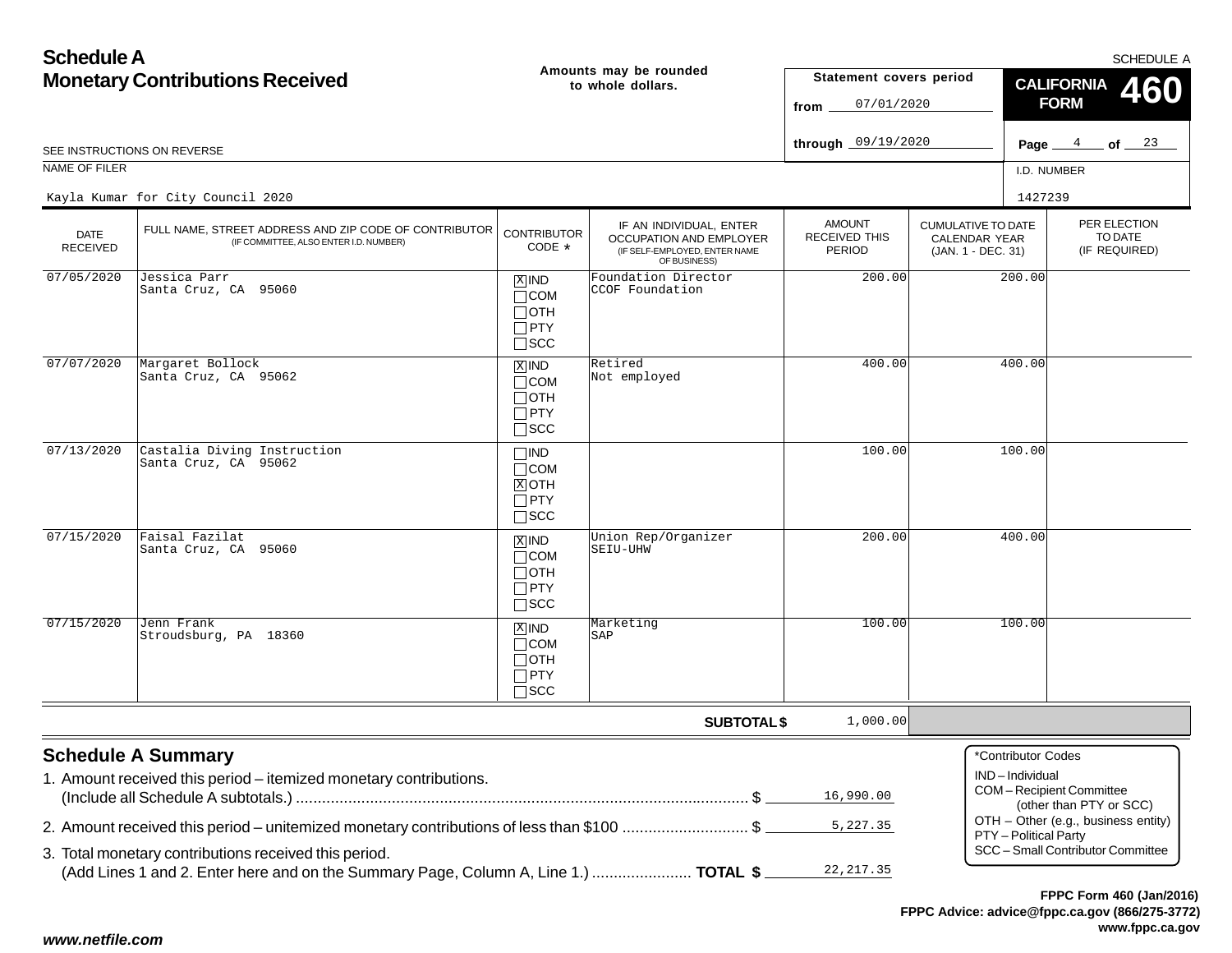| <b>Monetary Contributions Received</b> |                                                                                                 | Amounts may be rounded<br>to whole dollars.                                       |                                                                                                     | <b>Statement covers period</b><br>07/01/2020<br>from |                                                                         | <b>CALIFORNIA</b><br>460<br><b>FORM</b> |                                          |
|----------------------------------------|-------------------------------------------------------------------------------------------------|-----------------------------------------------------------------------------------|-----------------------------------------------------------------------------------------------------|------------------------------------------------------|-------------------------------------------------------------------------|-----------------------------------------|------------------------------------------|
|                                        |                                                                                                 |                                                                                   |                                                                                                     | 09/19/2020<br>through_                               |                                                                         |                                         | Page $5$ of $23$                         |
| NAME OF FILER                          |                                                                                                 |                                                                                   |                                                                                                     |                                                      |                                                                         | I.D. NUMBER                             |                                          |
|                                        | Kayla Kumar for City Council 2020                                                               |                                                                                   |                                                                                                     |                                                      |                                                                         | 1427239                                 |                                          |
| <b>DATE</b><br><b>RECEIVED</b>         | FULL NAME, STREET ADDRESS AND ZIP CODE OF CONTRIBUTOR<br>(IF COMMITTEE, ALSO ENTER I.D. NUMBER) | <b>CONTRIBUTOR</b><br>CODE *                                                      | IF AN INDIVIDUAL, ENTER<br>OCCUPATION AND EMPLOYER<br>(IF SELF-EMPLOYED, ENTER NAME<br>OF BUSINESS) | <b>AMOUNT</b><br><b>RECEIVED THIS</b><br>PERIOD      | <b>CUMULATIVE TO DATE</b><br><b>CALENDAR YEAR</b><br>(JAN. 1 - DEC. 31) |                                         | PER ELECTION<br>TO DATE<br>(IF REQUIRED) |
| 07/16/2020                             | Anabel Albano<br>Santa Cruz, CA 95065                                                           | $\boxed{\text{X}}$ IND<br>$\Box$ COM<br>$\Box$ OTH<br>$\Box$ PTY<br>$\square$ SCC | Midwife<br>Sutter Health                                                                            | 200.00                                               |                                                                         | 200.00                                  |                                          |
| 07/16/2020                             | John R Hall<br>Santa Cruz, CA 95060                                                             | $X$ IND<br>$\Box$ COM<br>$\Box$ OTH<br>$\Box$ PTY<br>$\square$ SCC                | Retired<br>Not employed                                                                             | 200.00                                               |                                                                         | 200.00                                  |                                          |
| 07/16/2020                             | Kyle Konopka<br>Oaklyn, NJ 08107                                                                | $\overline{X}$ IND<br>$\Box$ COM<br>$\Box$ OTH<br>$\Box$ PTY<br>$\square$ SCC     | Project Manager<br>InOutsource                                                                      | 200.00                                               |                                                                         | 200.00                                  |                                          |
| 07/16/2020                             | Faith Miller<br>Boise, ID 83706                                                                 | $\boxed{\text{X}}$ IND<br>$\Box$ COM<br>$\Box$ OTH<br>$\Box$ PTY<br>$\square$ SCC | Retired<br>Not employed                                                                             | 200.00                                               |                                                                         | 200.00                                  |                                          |
| 07/19/2020                             | Caitlin Brune<br>Santa Cruz, CA 95062                                                           | $X$ IND<br>$\Box$ COM<br>$\Box$ OTH<br>$\Box$ PTY<br>$\Box$ SCC                   | Consultant<br>Self-employed                                                                         | 200.00                                               |                                                                         | 200.00                                  |                                          |
|                                        |                                                                                                 |                                                                                   | <b>SUBTOTAL \$</b>                                                                                  | 1,000.00                                             |                                                                         |                                         |                                          |

\*Contributor CodesIND – Individual COM – Recipient Committee (other than PTY or SCC) OTH – Other (e.g., business entity) PTY – Political Party SCC – Small Contributor Committee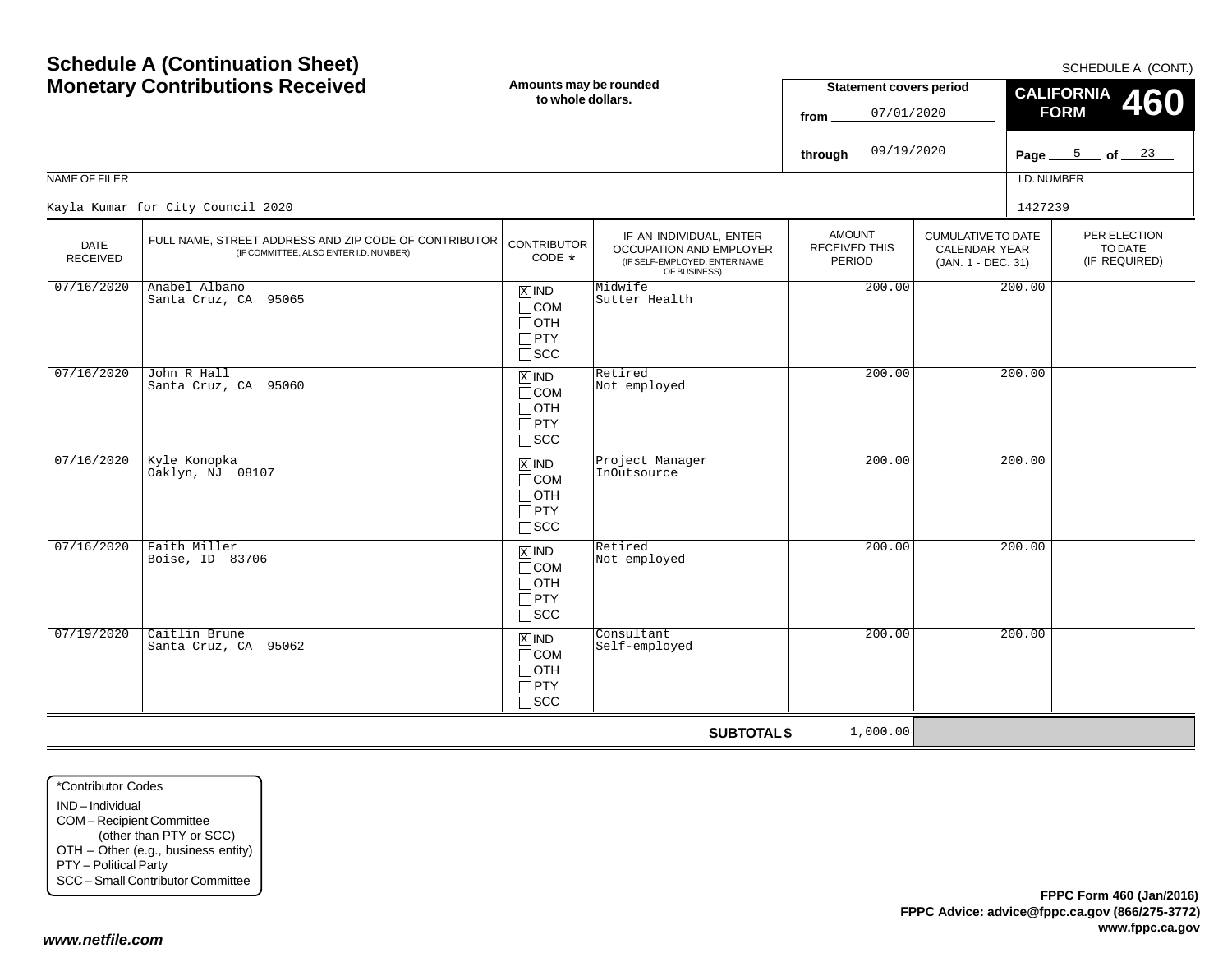**www.fppc.ca.gov**

|                                |                                                                                                 |                                                                                   |                                                                                                     | 07/01/2020<br>from                              |                                                                         | <b>FORM</b> | TVV                                      |
|--------------------------------|-------------------------------------------------------------------------------------------------|-----------------------------------------------------------------------------------|-----------------------------------------------------------------------------------------------------|-------------------------------------------------|-------------------------------------------------------------------------|-------------|------------------------------------------|
|                                |                                                                                                 |                                                                                   |                                                                                                     | 09/19/2020<br>through_                          |                                                                         | Page        | $6$ of $23$                              |
| NAME OF FILER                  |                                                                                                 |                                                                                   |                                                                                                     |                                                 |                                                                         | I.D. NUMBER |                                          |
|                                | Kayla Kumar for City Council 2020                                                               |                                                                                   |                                                                                                     |                                                 |                                                                         | 1427239     |                                          |
| <b>DATE</b><br><b>RECEIVED</b> | FULL NAME, STREET ADDRESS AND ZIP CODE OF CONTRIBUTOR<br>(IF COMMITTEE, ALSO ENTER I.D. NUMBER) | <b>CONTRIBUTOR</b><br>CODE *                                                      | IF AN INDIVIDUAL, ENTER<br>OCCUPATION AND EMPLOYER<br>(IF SELF-EMPLOYED, ENTER NAME<br>OF BUSINESS) | <b>AMOUNT</b><br><b>RECEIVED THIS</b><br>PERIOD | <b>CUMULATIVE TO DATE</b><br><b>CALENDAR YEAR</b><br>(JAN. 1 - DEC. 31) |             | PER ELECTION<br>TO DATE<br>(IF REQUIRED) |
| 07/19/2020                     | Jeffrey Smedberg<br>Santa Cruz, CA 95062                                                        | $X$ IND<br>$\Box$ COM<br>$\Box$ OTH<br>$\Box$ PTY<br>$\square$ SCC                | Retired<br>Retired                                                                                  | 200.00                                          |                                                                         | 200.00      |                                          |
| 07/21/2020                     | Paula Mack<br>Santa Cruz, CA 95062                                                              | $X$ IND<br>$\Box$ COM<br>$\Box$ OTH<br>$\Box$ PTY<br>$\Box$ SCC                   | Registered Nurse<br>Dominican Hospital                                                              | 200.00                                          |                                                                         | 200.00      |                                          |
| 07/22/2020                     | Robert Morgan<br>Santa Cruz, CA 95062                                                           | $\Sigma$ IND<br>$\Box$ COM<br>$\Box$ OTH<br>$\Box$ PTY<br>$\Box$ scc              | Retired educator<br>Not employed                                                                    | 400.00                                          |                                                                         | 400.00      |                                          |
| 07/23/2020                     | Tamara and Jerome Downey<br>New York, NY 10282                                                  | $\boxed{\text{X}}$ IND<br>$\Box$ COM<br>$\Box$ OTH<br>$\Box$ PTY<br>$\square$ SCC | Not employed<br>Not employed                                                                        | 400.00                                          |                                                                         | 400.00      |                                          |
| 07/23/2020                     | Sibley Simon<br>Santa Cruz, CA 95065                                                            | $X$ IND<br>$\Box$ COM<br>$\Box$ OTH<br>$\Box$ PTY<br>$\square$ SCC                | Housing Developer<br>Envision Housing                                                               | 400.00                                          |                                                                         | 400.00      |                                          |
|                                |                                                                                                 |                                                                                   | <b>SUBTOTAL \$</b>                                                                                  | 1,600.00                                        |                                                                         |             |                                          |

#### SCHEDULE A (CONT.)

**CALIFORNIA FORM 460**

**Statement covers period**

07/01/2020

# **Schedule A (Continuation Sheet) Monetary Contributions Received**

**Amounts may be rounded to whole dollars.**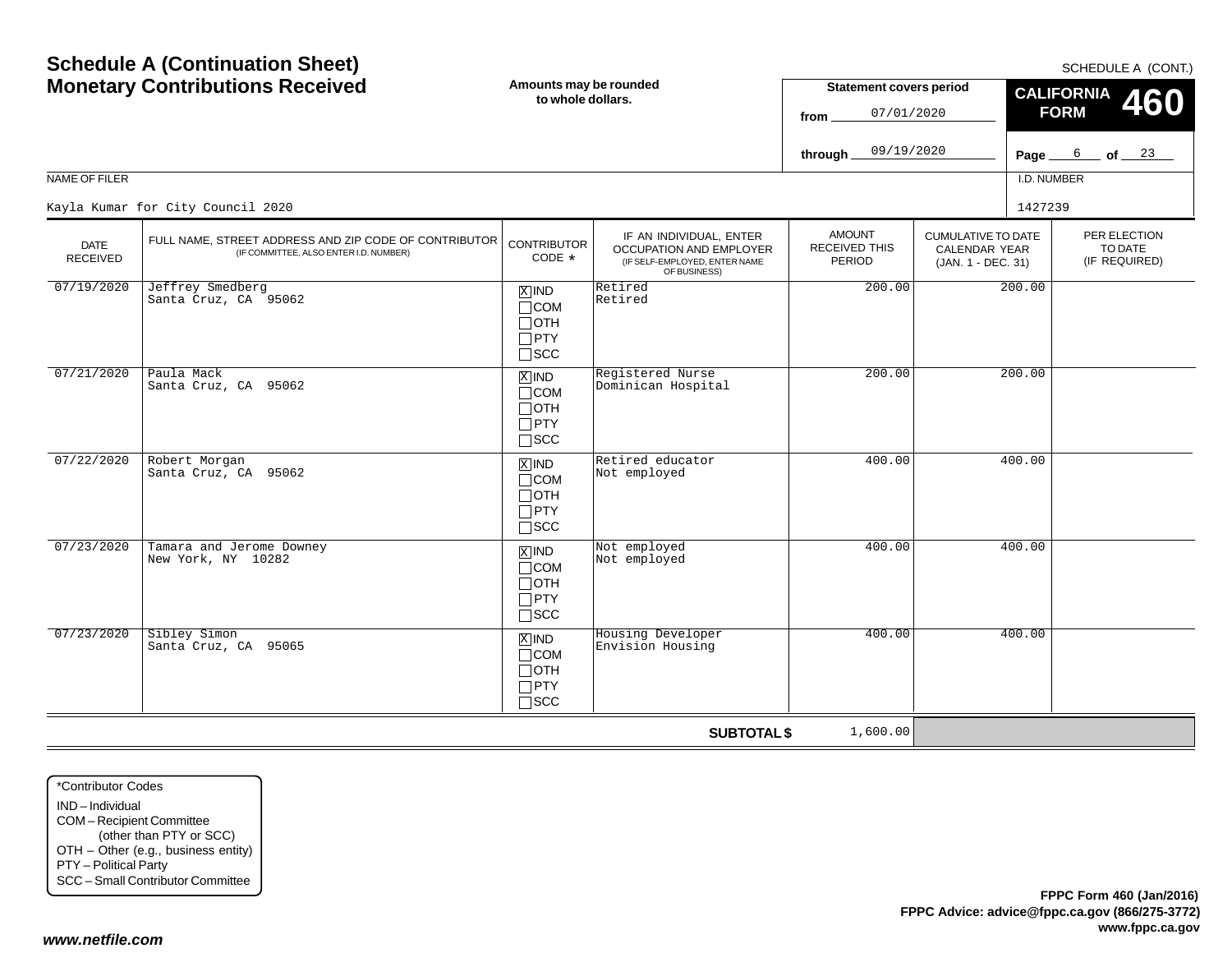| <b>NAME OF FILER</b>           | <b>Schedule A (Continuation Sheet)</b><br><b>Monetary Contributions Received</b>                | Amounts may be rounded<br>to whole dollars.                                         |                                                                                                     | <b>Statement covers period</b><br>07/01/2020<br>from<br>09/19/2020<br>through |                                                                         | SCHEDULE A (CONT.)<br><b>CALIFORNIA</b><br>460<br><b>FORM</b><br>Page $\frac{7}{2}$ of $\frac{23}{2}$<br>I.D. NUMBER |                                          |
|--------------------------------|-------------------------------------------------------------------------------------------------|-------------------------------------------------------------------------------------|-----------------------------------------------------------------------------------------------------|-------------------------------------------------------------------------------|-------------------------------------------------------------------------|----------------------------------------------------------------------------------------------------------------------|------------------------------------------|
|                                | Kayla Kumar for City Council 2020                                                               |                                                                                     |                                                                                                     |                                                                               |                                                                         | 1427239                                                                                                              |                                          |
| <b>DATE</b><br><b>RECEIVED</b> | FULL NAME, STREET ADDRESS AND ZIP CODE OF CONTRIBUTOR<br>(IF COMMITTEE, ALSO ENTER I.D. NUMBER) | <b>CONTRIBUTOR</b><br>CODE *                                                        | IF AN INDIVIDUAL, ENTER<br>OCCUPATION AND EMPLOYER<br>(IF SELF-EMPLOYED, ENTER NAME<br>OF BUSINESS) | <b>AMOUNT</b><br><b>RECEIVED THIS</b><br>PERIOD                               | <b>CUMULATIVE TO DATE</b><br><b>CALENDAR YEAR</b><br>(JAN. 1 - DEC. 31) |                                                                                                                      | PER ELECTION<br>TO DATE<br>(IF REQUIRED) |
| 07/24/2020                     | Stacey Falls<br>Santa Cruz, CA 95060                                                            | $X$ IND<br>$\Box$ COM<br>$\Box$ oth<br>$\Box$ PTY<br>$\square$ SCC                  | teacher<br>Santa Cruz High School                                                                   | 200.00                                                                        | 200.00                                                                  |                                                                                                                      |                                          |
| 07/24/2020                     | Janette Karwin<br>Santa Cruz, CA 95062                                                          | $X$ IND<br>$\sqcap$ COM<br>$\Box$ OTH<br>$\Box$ PTY<br>$\Box$ SCC                   | Retired<br>Retired                                                                                  | 250.00                                                                        |                                                                         | 250.00                                                                                                               |                                          |
| 07/24/2020                     | Beth Keenan<br>Portland, OR 97212                                                               | $X$ IND<br>$\Box$ COM<br>$\Box$ OTH<br>$\Box$ PTY<br>$\Box$ scc                     | Personal Assistant<br>Local Family                                                                  | 100.00                                                                        |                                                                         | 100.00                                                                                                               |                                          |
| 07/26/2020                     | John Hastings<br>Pelham, NY 10803                                                               | $\boxed{\text{X}}$ IND<br>$\sqcap$ COM<br>$\Box$ OTH<br>$\Box$ PTY<br>$\square$ scc | teacher<br>New Canaan Country School                                                                | 250.00                                                                        |                                                                         | 250.00                                                                                                               |                                          |
| 07/28/2020                     | William deBuys<br>Chamisal, NM 87521                                                            | $X$ IND<br>$\sqcap$ COM<br>$\Box$ OTH<br>$\Box$ PTY<br>$\sqcap$ scc                 | Writer<br>Self-Employed                                                                             | 100.00                                                                        |                                                                         | 100.00                                                                                                               |                                          |
|                                |                                                                                                 |                                                                                     | <b>SUBTOTAL \$</b>                                                                                  | 900.00                                                                        |                                                                         |                                                                                                                      |                                          |

\*Contributor CodesIND – IndividualCOM – Recipient Committee (other than PTY or SCC) OTH – Other (e.g., business entity) PTY – Political Party SCC – Small Contributor Committee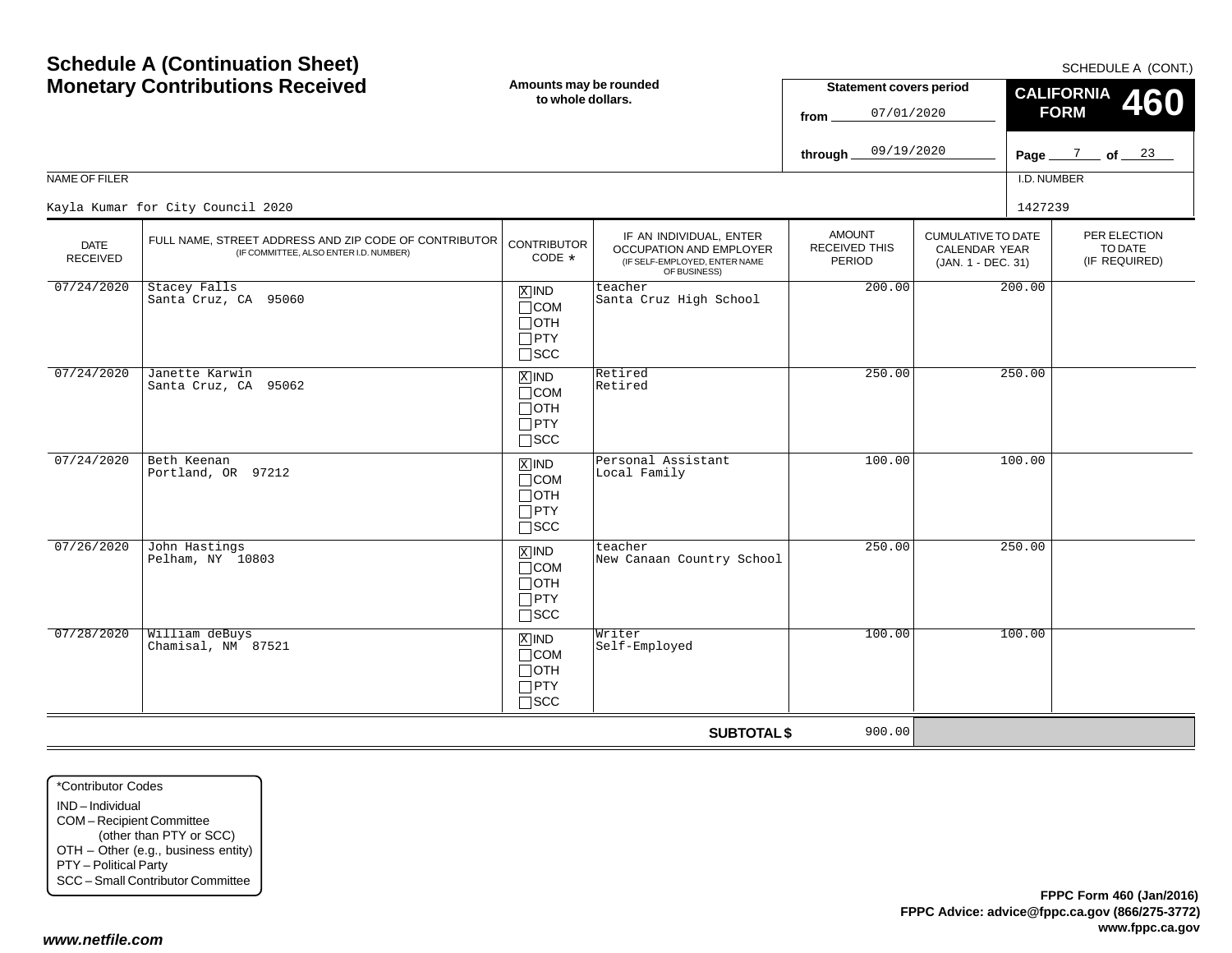| NAME OF FILER                  | <b>Schedule A (Continuation Sheet)</b><br><b>Monetary Contributions Received</b><br>Amounts may be rounded<br>to whole dollars. |                                                                    |                                                                                                     | <b>Statement covers period</b><br>07/01/2020<br>from<br>09/19/2020<br>through |                                                                         | SCHEDULE A (CONT.)<br><b>CALIFORNIA</b><br>460<br><b>FORM</b><br>Page $\frac{8}{2}$ of $\frac{23}{4}$<br>I.D. NUMBER |  |                                          |  |
|--------------------------------|---------------------------------------------------------------------------------------------------------------------------------|--------------------------------------------------------------------|-----------------------------------------------------------------------------------------------------|-------------------------------------------------------------------------------|-------------------------------------------------------------------------|----------------------------------------------------------------------------------------------------------------------|--|------------------------------------------|--|
|                                | Kayla Kumar for City Council 2020                                                                                               |                                                                    |                                                                                                     |                                                                               |                                                                         | 1427239                                                                                                              |  |                                          |  |
| <b>DATE</b><br><b>RECEIVED</b> | FULL NAME, STREET ADDRESS AND ZIP CODE OF CONTRIBUTOR<br>(IF COMMITTEE, ALSO ENTER I.D. NUMBER)                                 | <b>CONTRIBUTOR</b><br>CODE *                                       | IF AN INDIVIDUAL, ENTER<br>OCCUPATION AND EMPLOYER<br>(IF SELF-EMPLOYED, ENTER NAME<br>OF BUSINESS) | <b>AMOUNT</b><br><b>RECEIVED THIS</b><br>PERIOD                               | <b>CUMULATIVE TO DATE</b><br><b>CALENDAR YEAR</b><br>(JAN. 1 - DEC. 31) |                                                                                                                      |  | PER ELECTION<br>TO DATE<br>(IF REQUIRED) |  |
| 07/28/2020                     | Jan Reid<br>Santa Cruz, CA 95062                                                                                                | $X$ IND<br>$\Box$ COM<br>⊟отн<br>$\Box$ PTY<br>$\square$ SCC       | Economist<br>Self-Employed                                                                          | 100.00                                                                        |                                                                         | 100.00                                                                                                               |  |                                          |  |
| 07/28/2020                     | Sarah Ringler<br>Santa Cruz, CA 95062                                                                                           | $X$ IND<br>$\Box$ COM<br>$\Box$ OTH<br>$\Box$ PTY<br>$\Box$ scc    | Retired<br>Retired                                                                                  | 100.00                                                                        |                                                                         | 100.00                                                                                                               |  |                                          |  |
| 07/29/2020                     | Chris Krohn<br>Santa Cruz, CA 95060                                                                                             | $X$ IND<br>$\Box$ COM<br>$\Box$ OTH<br>$\Box$ PTY<br>$\Box$ scc    | Educator<br>UC Santa Cruz                                                                           | 100.00                                                                        |                                                                         | 100.00                                                                                                               |  |                                          |  |
| 07/30/2020                     | Virginia deBuys<br>University Park, FL 34201                                                                                    | $X$ IND<br>$\Box$ COM<br>$\Box$ oth<br>$\Box$ PTY<br>$\square$ scc | Not Employed<br>Not Employed                                                                        | 200.00                                                                        |                                                                         | 200.00                                                                                                               |  |                                          |  |
| 07/30/2020                     | Ocean Robbins<br>Santa Cruz, CA 95062                                                                                           | $X$ IND<br>$\Box$ COM<br>$\Box$ OTH<br>$\Box$ PTY<br>$\sqcap$ SCC  | CEO<br>Food Revolution Network                                                                      | 400.00                                                                        |                                                                         | 400.00                                                                                                               |  |                                          |  |
|                                |                                                                                                                                 |                                                                    | <b>SUBTOTAL \$</b>                                                                                  | 900.00                                                                        |                                                                         |                                                                                                                      |  |                                          |  |

\*Contributor CodesIND – IndividualCOM – Recipient Committee (other than PTY or SCC) OTH – Other (e.g., business entity) PTY – Political Party SCC – Small Contributor Committee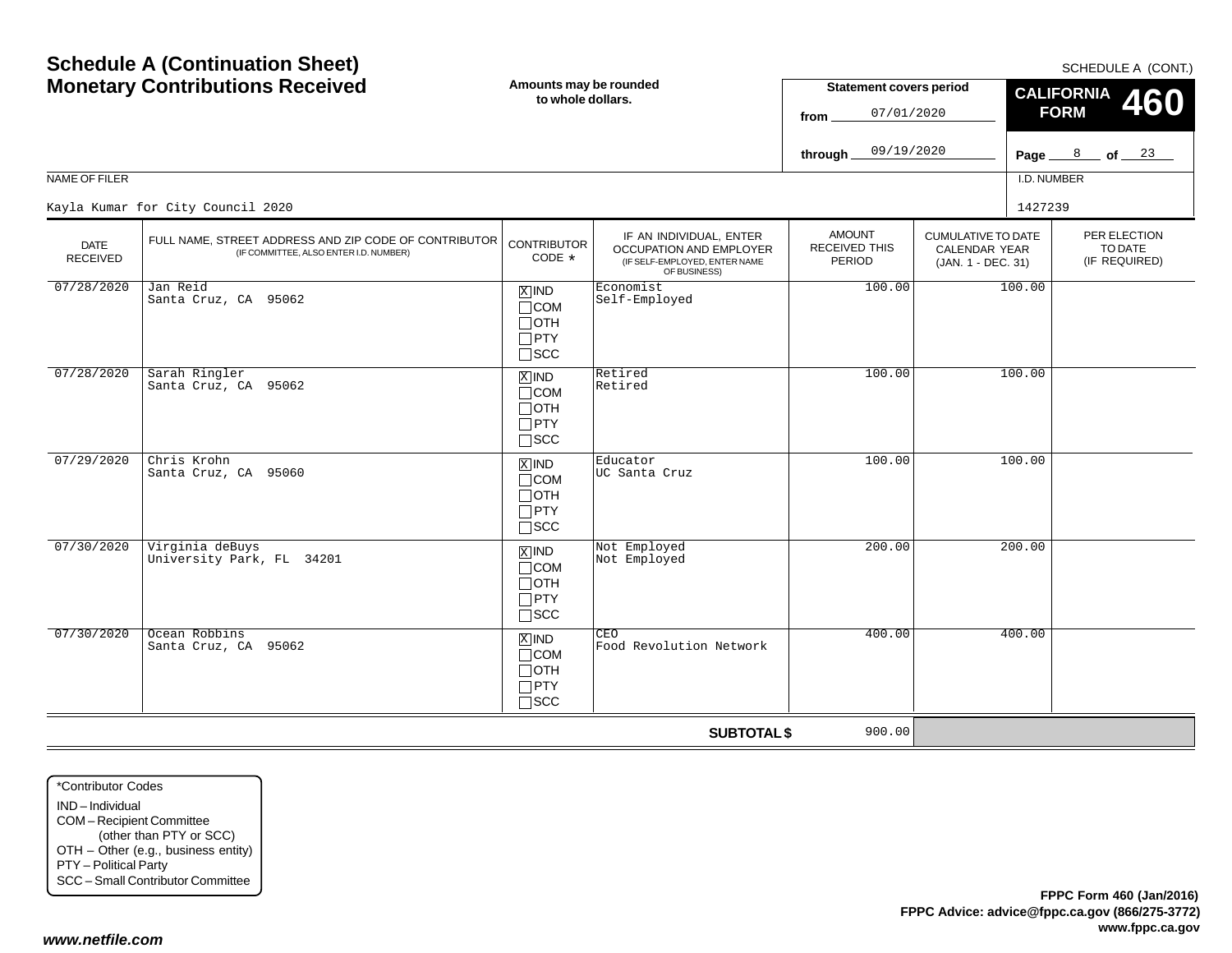| <b>Monetary Contributions Received</b> |                                                                                                 | Amounts may be rounded<br>to whole dollars.                                       |                                                                                                     | <b>Statement covers period</b><br>07/01/2020<br>from   |                                                                  | <b>CALIFORNIA</b><br>460<br><b>FORM</b> |                                          |  |
|----------------------------------------|-------------------------------------------------------------------------------------------------|-----------------------------------------------------------------------------------|-----------------------------------------------------------------------------------------------------|--------------------------------------------------------|------------------------------------------------------------------|-----------------------------------------|------------------------------------------|--|
|                                        |                                                                                                 |                                                                                   |                                                                                                     | 09/19/2020<br>through.                                 |                                                                  |                                         | Page $9$ of $23$                         |  |
| <b>NAME OF FILER</b>                   |                                                                                                 |                                                                                   |                                                                                                     |                                                        |                                                                  | I.D. NUMBER                             |                                          |  |
|                                        | Kayla Kumar for City Council 2020                                                               |                                                                                   |                                                                                                     |                                                        |                                                                  | 1427239                                 |                                          |  |
| <b>DATE</b><br>RECEIVED                | FULL NAME, STREET ADDRESS AND ZIP CODE OF CONTRIBUTOR<br>(IF COMMITTEE, ALSO ENTER I.D. NUMBER) | <b>CONTRIBUTOR</b><br>CODE *                                                      | IF AN INDIVIDUAL, ENTER<br>OCCUPATION AND EMPLOYER<br>(IF SELF-EMPLOYED, ENTER NAME<br>OF BUSINESS) | <b>AMOUNT</b><br><b>RECEIVED THIS</b><br><b>PERIOD</b> | <b>CUMULATIVE TO DATE</b><br>CALENDAR YEAR<br>(JAN. 1 - DEC. 31) |                                         | PER ELECTION<br>TO DATE<br>(IF REQUIRED) |  |
| 07/30/2020                             | Phoenix Robbins<br>Santa Cruz, CA 95060                                                         | $X$ IND<br>$\Box$ COM<br>$\Box$ OTH<br>$\Box$ PTY<br>$\square$ SCC                | CFO<br>Healthy Living Institute                                                                     | 400.00                                                 |                                                                  | 400.00                                  |                                          |  |
| 07/31/2020                             | Roland Saher<br>Santa Cruz, CA 95060                                                            | $X$ IND<br>$\Box$ COM<br>$\Box$ OTH<br>$\Box$ PTY<br>$\square$ SCC                | Not employed<br>Not employed                                                                        | 400.00                                                 |                                                                  | 400.00                                  |                                          |  |
| 08/02/2020                             | Robert Regan<br>San Francisco, CA 94121                                                         | $X$ IND<br>$\Box$ COM<br>$\Box$ OTH<br>$\Box$ PTY<br>$\Box$ scc                   | Not employed<br>Not employed                                                                        | 100.00                                                 |                                                                  | 100.00                                  |                                          |  |
| 08/04/2020                             | Madeleine Clyde<br>Santa Cruz, CA 95060                                                         | $\boxed{\text{X}}$ IND<br>$\Box$ COM<br>$\Box$ OTH<br>$\Box$ PTY<br>$\square$ SCC | Accounting<br>County of Santa Cruz                                                                  | 200.00                                                 |                                                                  | 200.00                                  |                                          |  |
| 08/04/2020                             | Linney Devinney<br>Philadelphia, PA 19143                                                       | $X$ IND<br>$\Box$ COM<br>$\Box$ OTH<br>$\Box$ PTY<br>$\Box$ scc                   | Not Employed<br>Not Employed                                                                        | 100.00                                                 |                                                                  | 100.00                                  |                                          |  |
|                                        |                                                                                                 |                                                                                   | <b>SUBTOTAL \$</b>                                                                                  | 1,200.00                                               |                                                                  |                                         |                                          |  |

\*Contributor CodesIND – Individual COM – Recipient Committee (other than PTY or SCC) OTH – Other (e.g., business entity) PTY – Political Party SCC – Small Contributor Committee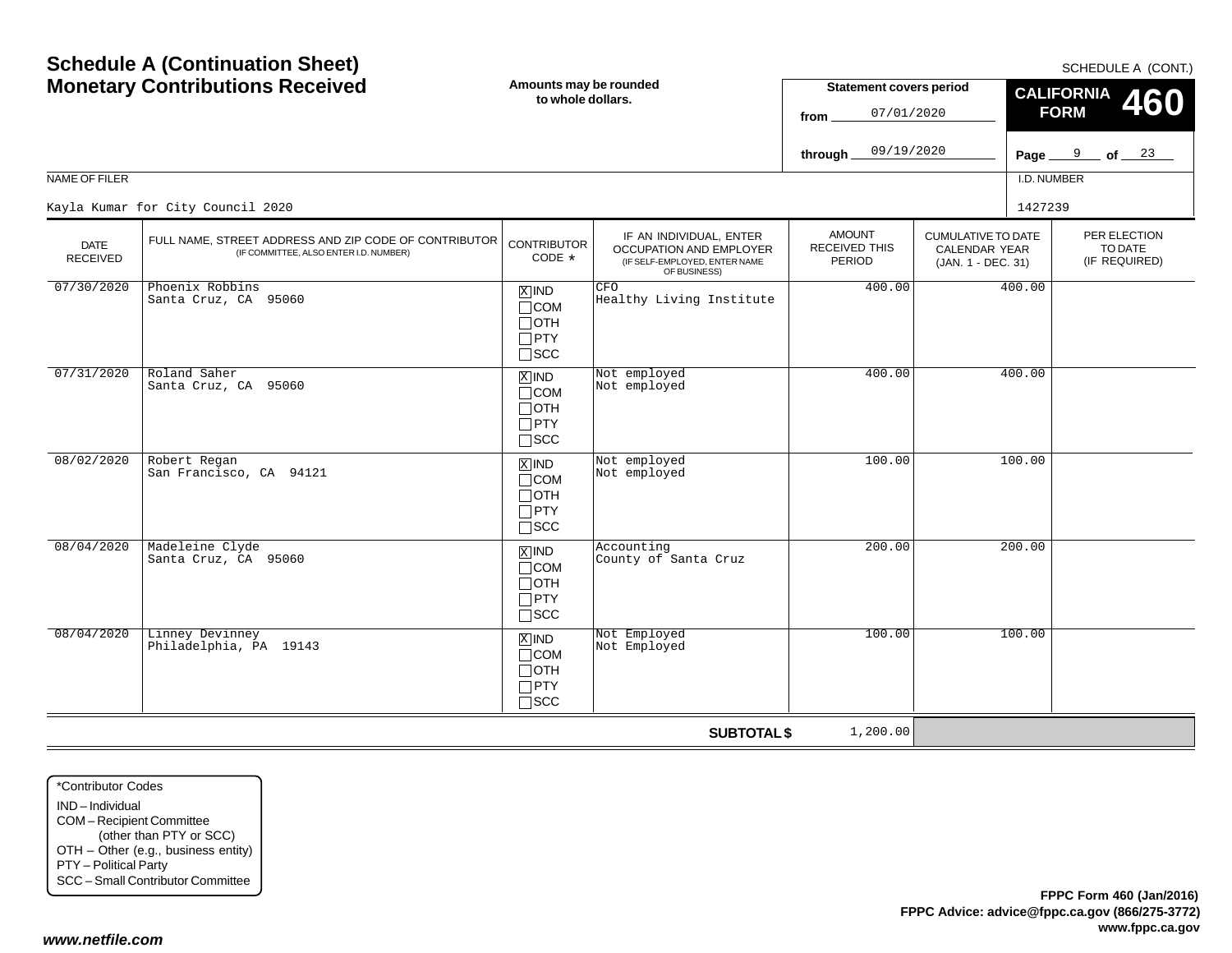| <b>NAME OF FILER</b>           | <b>Schedule A (Continuation Sheet)</b><br><b>Monetary Contributions Received</b>                | Amounts may be rounded<br>to whole dollars.                        |                                                                                                     | <b>Statement covers period</b><br>07/01/2020<br>from<br>09/19/2020<br>through. |                                                                         | Page_<br>I.D. NUMBER | SCHEDULE A (CONT.)<br><b>CALIFORNIA</b><br>460<br><b>FORM</b><br>$\frac{10}{10}$ of $\frac{23}{10}$ |
|--------------------------------|-------------------------------------------------------------------------------------------------|--------------------------------------------------------------------|-----------------------------------------------------------------------------------------------------|--------------------------------------------------------------------------------|-------------------------------------------------------------------------|----------------------|-----------------------------------------------------------------------------------------------------|
|                                | Kayla Kumar for City Council 2020                                                               |                                                                    |                                                                                                     |                                                                                |                                                                         | 1427239              |                                                                                                     |
| <b>DATE</b><br><b>RECEIVED</b> | FULL NAME, STREET ADDRESS AND ZIP CODE OF CONTRIBUTOR<br>(IF COMMITTEE, ALSO ENTER I.D. NUMBER) | <b>CONTRIBUTOR</b><br>CODE *                                       | IF AN INDIVIDUAL, ENTER<br>OCCUPATION AND EMPLOYER<br>(IF SELF-EMPLOYED, ENTER NAME<br>OF BUSINESS) | <b>AMOUNT</b><br><b>RECEIVED THIS</b><br>PERIOD                                | <b>CUMULATIVE TO DATE</b><br><b>CALENDAR YEAR</b><br>(JAN. 1 - DEC. 31) |                      | PER ELECTION<br>TO DATE<br>(IF REQUIRED)                                                            |
| 08/04/2020                     | Kelly Murray<br>Santa Cruz, CA 95060                                                            | $X$ IND<br>$\Box$ COM<br>$\Box$ OTH<br>$\Box$ PTY<br>$\square$ SCC | Sales<br>Synergy Organic Clothing                                                                   | 100.00                                                                         |                                                                         | 200.00               |                                                                                                     |
| 08/04/2020                     | Monika Singh<br>San Francisco, CA 94116                                                         | $X$ IND<br>$\Box$ COM<br>$\Box$ OTH<br>$\Box$ PTY<br>$\square$ scc | Customer success manager<br>Google                                                                  | 150.00                                                                         |                                                                         | 150.00               |                                                                                                     |
| 08/05/2020                     | Robert Foran<br>Santa Cruz, CA 95061                                                            | $X$ IND<br>$\Box$ COM<br>$\Box$ OTH<br>$\Box$ PTY<br>$\Box$ scc    | Educator<br>San Jos State University                                                                | 100.00                                                                         |                                                                         | 100.00               |                                                                                                     |
| 08/05/2020                     | Ziggy Rendler-Bregman<br>Santa Cruz, CA 95060                                                   | $X$ IND<br>$\Box$ COM<br>$\Box$ OTH<br>$\Box$ PTY<br>$\square$ scc | Not employed<br>Not employed                                                                        | 200.00                                                                         |                                                                         | 200.00               |                                                                                                     |
| 08/06/2020                     | Candace Brown<br>Santa Cruz, CA 95062                                                           | $X$ IND<br>$\Box$ COM<br>$\Box$ OTH<br>$\Box$ PTY<br>$\Box$ SCC    | Senior Tax Specialist<br>HR Block                                                                   | 200.00                                                                         |                                                                         | 200.00               |                                                                                                     |
|                                |                                                                                                 |                                                                    | <b>SUBTOTAL \$</b>                                                                                  | 750.00                                                                         |                                                                         |                      |                                                                                                     |

\*Contributor CodesIND – IndividualCOM – Recipient Committee (other than PTY or SCC) OTH – Other (e.g., business entity) PTY – Political Party SCC – Small Contributor Committee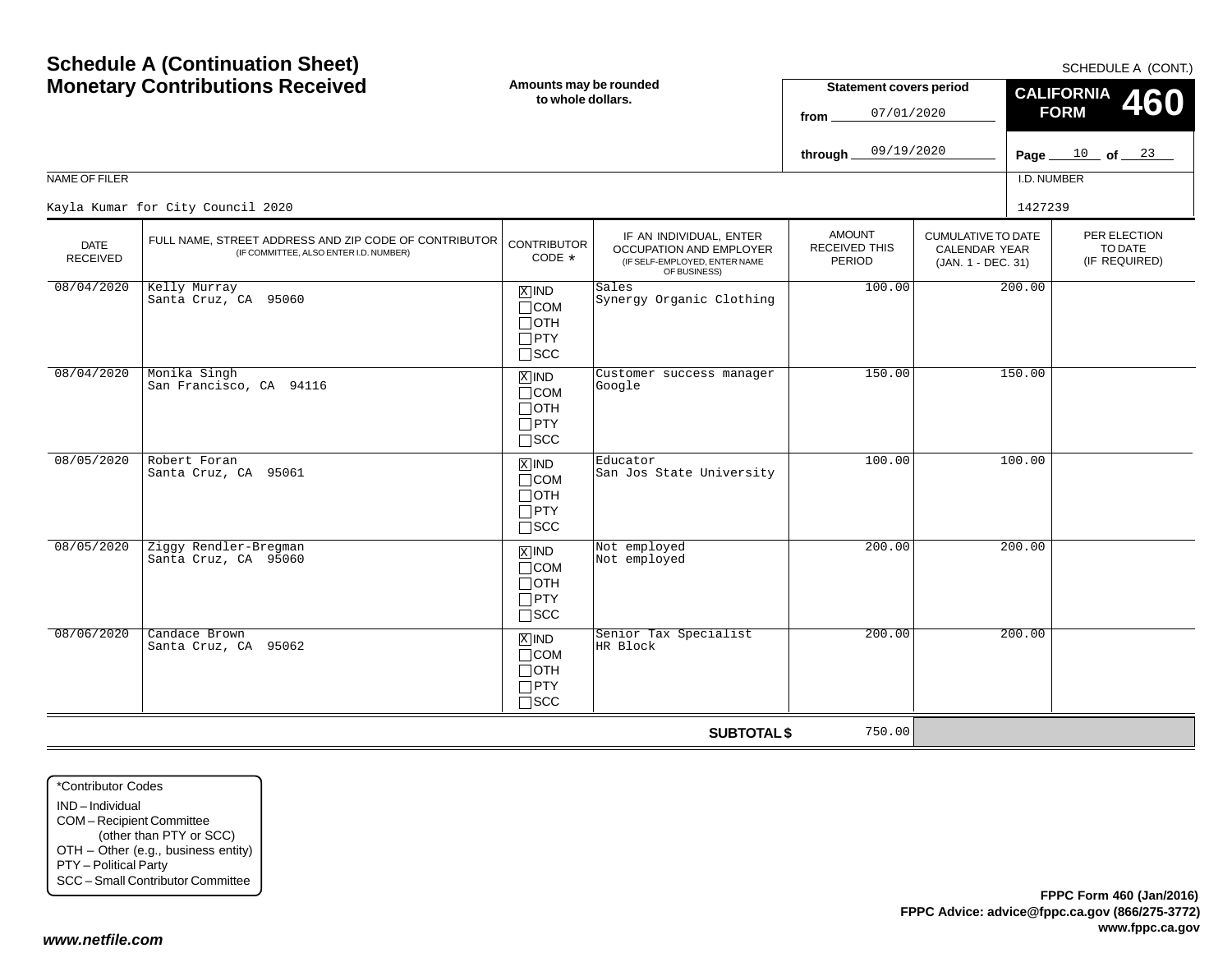#### Page <u>\_\_\_ 11 \_</u> of <u>\_\_\_ 23</u> NAME OF FILERI.D. NUMBER**through** CUMULATIVE TO DATECALENDAR YEAR (JAN. 1 - DEC. 31) AMOUNTRECEIVED THISPERIODIF AN INDIVIDUAL, ENTER OCCUPATION AND EMPLOYER (IF SELF-EMPLOYED, ENTER NAME OF BUSINESS) DATE RECEIVED**SUBTOTAL \$** FULL NAME, STREET ADDRESS AND ZIP CODE OF CONTRIBUTOR (IF COMMITTEE, ALSO ENTER I.D. NUMBER) CONTRIBUTORCODE\*IND X $\Box$ COM  $\Box$ OTH PTY  $\Box$ scc xiind COM  $\Box$ OTH  $\Box$ PTY SCC IND X $\Box$ COM OTH PTY  $\Box$ SCC IND  $\Box$ COM OTH  $\Box$ PTY SCC IND $\Box$ COM OTH PTY  $\Box$ SCC 09/19/2020Kayla Kumar for City Council 20200 and  $1427239$ 08/06/2020 Ed Porter Santa Cruz, CA 95060Not employed<br>Not employed d 400.00 400.00 400.00 08/06/2020 James Weller Capitola, CA 95010 Consultant Self200.00 200.00 08/10/2020 Reggie Meisler Santa Cruz, CA 95060Software Engineer<br>Machine Zone gineer 400.00 400.00 08/11/2020 Susan Carson Alameda, CA 9451 $\begin{array}{|c|c|c|c|}\hline \text{X} & \text{IND} & \text{Not employed} & & & & 200.00 \ \hline \text{COM} & \text{Not employed} & & & & & \hline \end{array}$ 08/13/2020 Joe Jeter New York, CA 94110 $\begin{array}{|c|c|c|c|}\n\hline\n\text{MND} & \text{Sr. Agency Producer} & & & & \text{150.00}\n\hline\n\text{MCM} & \text{Mekanism} & & & & \text{150.00}\n\hline\n\end{array}$ 1,350.00

\*Contributor CodesIND – IndividualCOM – Recipient Committee (other than PTY or SCC) OTH – Other (e.g., business entity) PTY – Political Party SCC – Small Contributor Committee

SCHEDULE A (CONT.)

PER ELECTIONTO DATE(IF REQUIRED)

**460**

**CALIFORNIA FORM**

**Statement covers period**

07/01/2020

**from**

# **Schedule A (Continuation Sheet) Monetary Contributions Received**

**Amounts may be rounded to whole dollars.**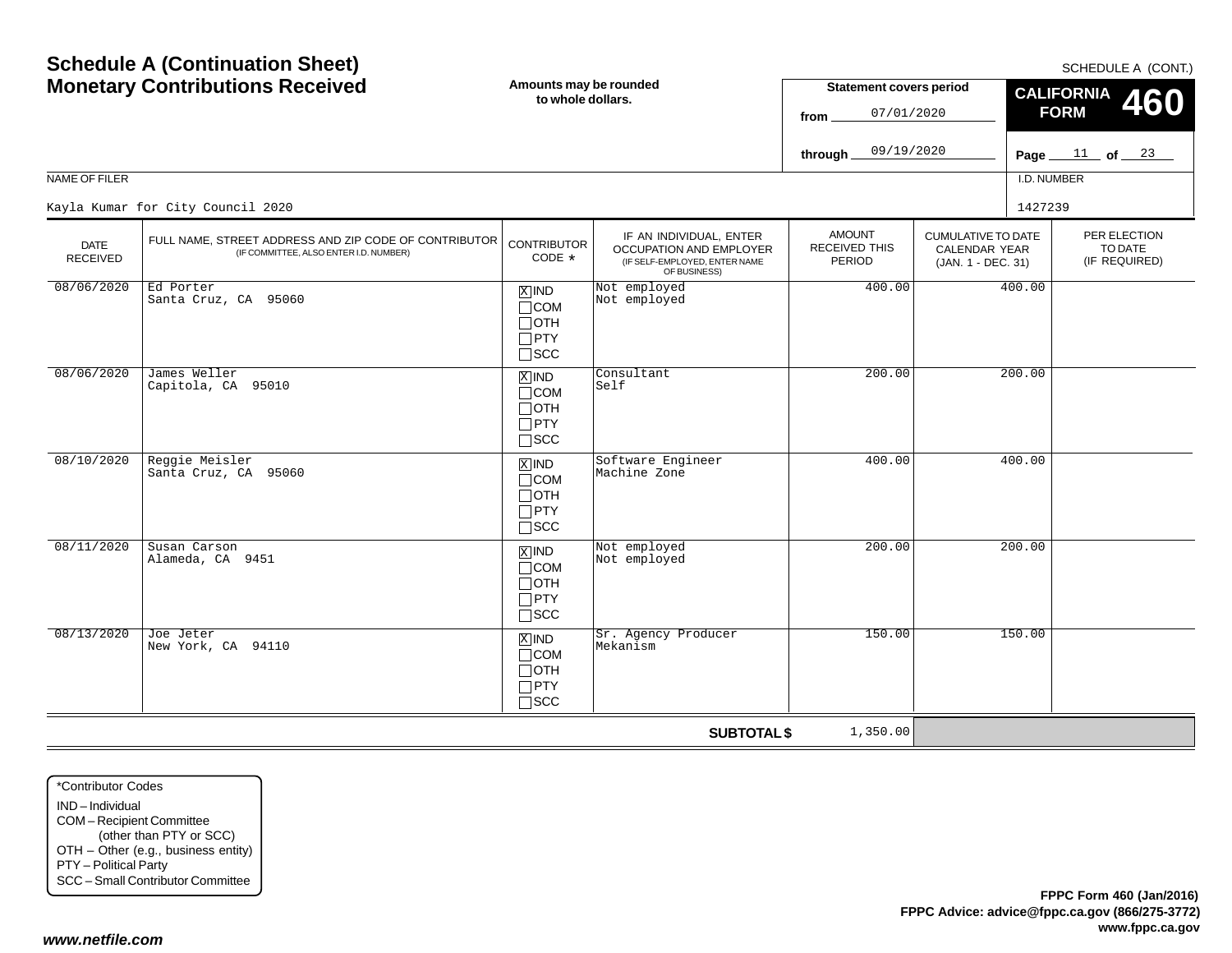|                                | <b>Schedule A (Continuation Sheet)</b>                                                          | Amounts may be rounded                                                        |                                                                                                            | SCHEDULE A (CONT.)<br><b>Statement covers period</b>   |                                                                         |                                          |  |  |
|--------------------------------|-------------------------------------------------------------------------------------------------|-------------------------------------------------------------------------------|------------------------------------------------------------------------------------------------------------|--------------------------------------------------------|-------------------------------------------------------------------------|------------------------------------------|--|--|
|                                | <b>Monetary Contributions Received</b>                                                          | to whole dollars.                                                             |                                                                                                            | 07/01/2020<br>from                                     |                                                                         | <b>CALIFORNIA</b><br>460<br><b>FORM</b>  |  |  |
|                                |                                                                                                 |                                                                               |                                                                                                            | 09/19/2020<br>through.                                 |                                                                         | Page $12$ of $23$                        |  |  |
| NAME OF FILER                  |                                                                                                 |                                                                               |                                                                                                            |                                                        |                                                                         | I.D. NUMBER                              |  |  |
|                                | Kayla Kumar for City Council 2020                                                               |                                                                               |                                                                                                            |                                                        |                                                                         | 1427239                                  |  |  |
| <b>DATE</b><br><b>RECEIVED</b> | FULL NAME, STREET ADDRESS AND ZIP CODE OF CONTRIBUTOR<br>(IF COMMITTEE, ALSO ENTER I.D. NUMBER) | <b>CONTRIBUTOR</b><br>CODE $*$                                                | IF AN INDIVIDUAL, ENTER<br><b>OCCUPATION AND EMPLOYER</b><br>(IF SELF-EMPLOYED, ENTER NAME<br>OF BUSINESS) | <b>AMOUNT</b><br><b>RECEIVED THIS</b><br><b>PERIOD</b> | <b>CUMULATIVE TO DATE</b><br><b>CALENDAR YEAR</b><br>(JAN. 1 - DEC. 31) | PER ELECTION<br>TO DATE<br>(IF REQUIRED) |  |  |
| 08/13/2020                     | James Major<br>Tucson, AZ 85750                                                                 | $\boxed{\text{X}}$ IND<br>$\Box$ COM<br>∏отн<br>$\Box$ PTY<br>$\square$ SCC   | Doctor<br>Camp Lowell Medical<br>Specialists                                                               | 250.00                                                 |                                                                         | 250.00                                   |  |  |
| 08/14/2020                     | Jocelyn Colopy<br>San Francisco, CA 94110                                                       | $X$ IND<br>$\Box$ COM<br>$\Box$ OTH<br>$\Box$ PTY<br>$\Box$ SCC               | Not Employed<br>Not Employed                                                                               | 150.00                                                 |                                                                         | 150.00                                   |  |  |
| 08/14/2020                     | Jane DeChambeau<br>Boise, ID 83712                                                              | $X$ IND<br>$\Box$ COM<br>$\Box$ OTH<br>$\Box$ PTY<br>$\square$ SCC            | Not employed<br>Not employed                                                                               | 250.00                                                 |                                                                         | 250.00                                   |  |  |
| 08/14/2020                     | Brett Garrett<br>Santa Cruz, CA 95060                                                           | $\overline{X}$ IND<br>$\Box$ COM<br>$\Box$ OTH<br>$\Box$ PTY<br>$\square$ SCC | Website hosting<br>Self                                                                                    | 400.00                                                 |                                                                         | 400.00                                   |  |  |
| 08/14/2020                     | Michael Hughes<br>Syracuse, NY 13203                                                            | $X$ IND<br>$\Box$ COM<br>$\Box$ OTH<br>$\Box$ PTY<br>$\Box$ scc               | Not employed<br>Not employed                                                                               | 200.00                                                 |                                                                         | 200.00                                   |  |  |
|                                |                                                                                                 |                                                                               | <b>SUBTOTAL \$</b>                                                                                         | 1,250.00                                               |                                                                         |                                          |  |  |

\*Contributor CodesIND – Individual COM – Recipient Committee (other than PTY or SCC) OTH – Other (e.g., business entity) PTY – Political Party SCC – Small Contributor Committee

*www.netfile.com*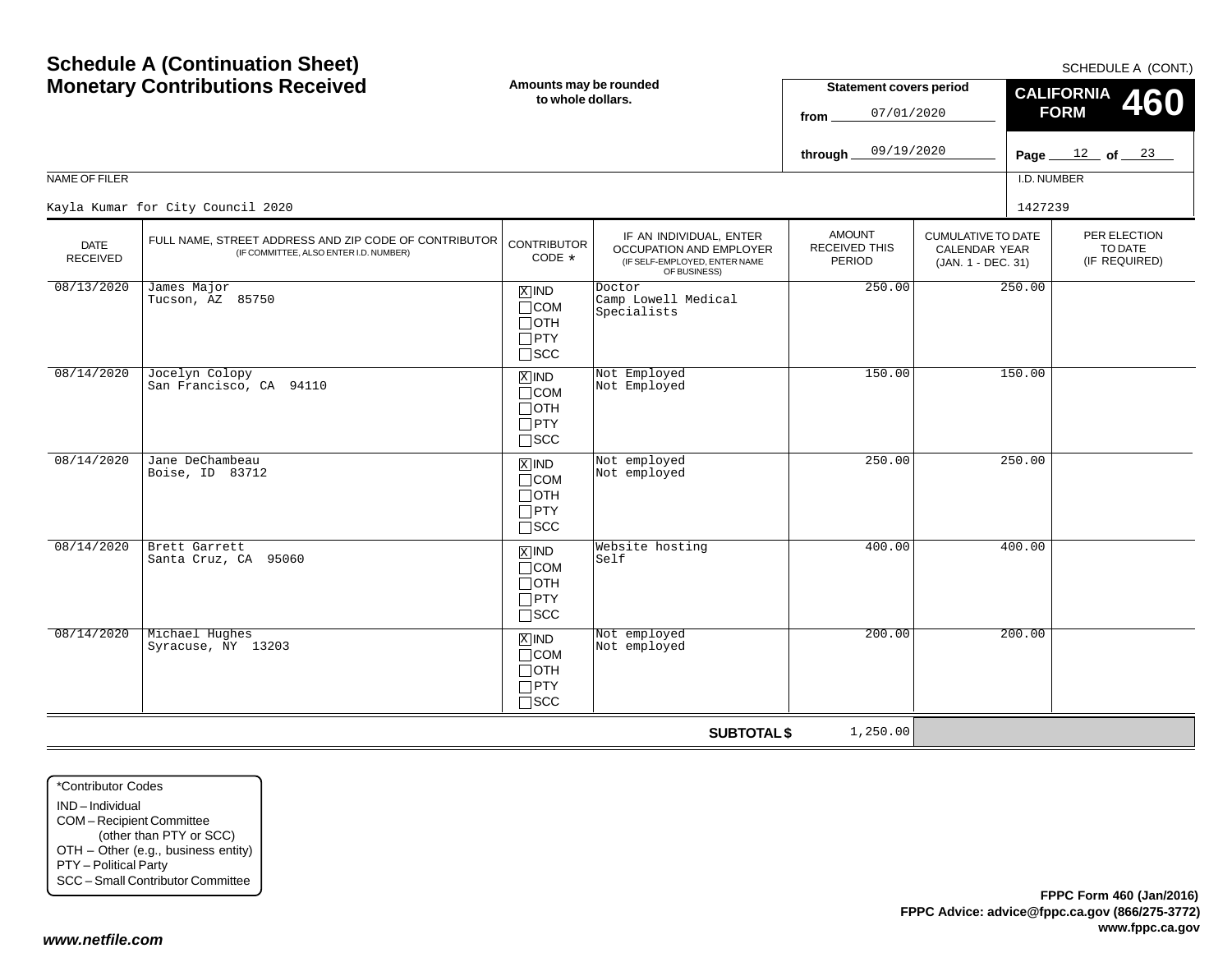IND – IndividualCOM – Recipient Committee (other than PTY or SCC) OTH – Other (e.g., business entity) PTY – Political Party SCC – Small Contributor Committee

\*Contributor Codes

*www.netfile.com*

Page <u>\_\_\_\_13 \_</u>\_ of <u>\_\_\_23</u> NAME OF FILERI.D. NUMBER**through** PER ELECTIONTO DATE (IF REQUIRED) CUMULATIVE TO DATECALENDAR YEAR (JAN. 1 - DEC. 31) AMOUNTRECEIVED THISPERIODIF AN INDIVIDUAL, ENTER OCCUPATION AND EMPLOYER (IF SELF-EMPLOYED, ENTER NAME OF BUSINESS) DATE RECEIVED**SUBTOTAL \$** FULL NAME, STREET ADDRESS AND ZIP CODE OF CONTRIBUTOR (IF COMMITTEE, ALSO ENTER I.D. NUMBER) CONTRIBUTORCODE\*IND X $\Box$ COM  $\Box$ OTH PTY  $\Box$ scc xiind COM  $\Box$ OTH  $\Box$ PTY SCC IND COM OTH PTY  $\Box$ SCC IND  $\Box$ COM OTH  $\Box$ PTY SCC  $\Box$ IND **X**COM OTH PTY SCC 09/19/2020Kayla Kumar for City Council 20200 and  $1427239$ 08/14/2020 Peter Klotz-Chamberlin Santa Cruz, CA 95060Not employed<br>Not employed d 100.00 100.00<br>d 08/14/2020 Ron Slack Santa Cruz, CA 95060**X** IND Not employed<br>
not employed 200.00 200.00 08/14/2020 Kara Sullivan Alexandria, VA 22314Economist<br>US Bureau of Labor **Statistics** 200.00 200.00 08/16/2020 Jacquelyn Griffith Santa Cruz, CA 95060 $\begin{array}{|l|c|c|c|}\hline \mathbb{X} & \mathsf{IND} & \mathbb{N} \text{ot } \mathbb{E}\mathbb{I} & \mathsf{my} \ \hline \mathbb{I} & \mathsf{C}\mathbb{I} & \mathsf{N} \text{ot } \mathbb{E}\mathbb{I} & \mathsf{my} \text{ot } \mathbb{E}\mathbb{I} & \mathsf{my} \ \hline \mathbb{I} & \mathsf{C}\mathbb{I} & \mathsf{S}\mathbb{I} & \mathsf{S}\mathbb{I} & \mathsf{S}\mathbb{I} & \mathsf{S}\mathbb{I} & \mathsf{S}\mathbb{I} & \math$ 08/17/2020 Smart TDPolitical Action Committee (ID# C00001636) , Oh 44070-5333 $\frac{X}{x}$ 300.00 300.00 950.00

**Amounts may be rounded to whole dollars.**

SCHEDULE A (CONT.)

**460**

**CALIFORNIA FORM**

**Statement covers period**

07/01/2020

**from**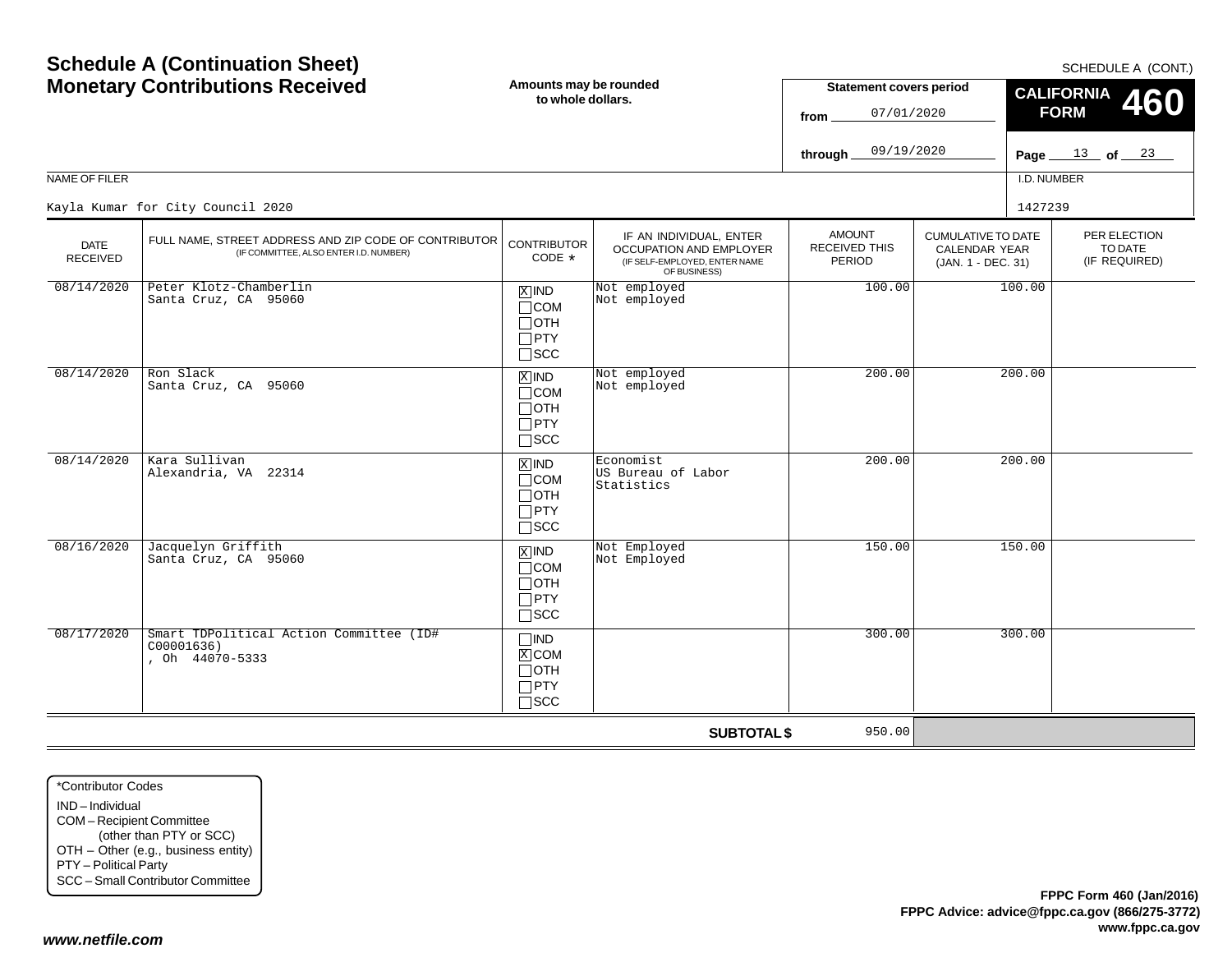| <b>Monetary Contributions Received</b> |                                                                                                 | Amounts may be rounded<br>to whole dollars.                           |                                                                                                     | <b>Statement covers period</b><br>07/01/2020<br>from |                                                                  | <b>CALIFORNIA</b><br>460<br><b>FORM</b> |                                          |  |
|----------------------------------------|-------------------------------------------------------------------------------------------------|-----------------------------------------------------------------------|-----------------------------------------------------------------------------------------------------|------------------------------------------------------|------------------------------------------------------------------|-----------------------------------------|------------------------------------------|--|
|                                        |                                                                                                 |                                                                       |                                                                                                     | 09/19/2020<br>through.                               |                                                                  |                                         | Page $14$ of $23$                        |  |
| <b>NAME OF FILER</b>                   |                                                                                                 |                                                                       |                                                                                                     |                                                      |                                                                  | I.D. NUMBER                             |                                          |  |
|                                        | Kayla Kumar for City Council 2020                                                               |                                                                       |                                                                                                     |                                                      |                                                                  | 1427239                                 |                                          |  |
| <b>DATE</b><br>RECEIVED                | FULL NAME, STREET ADDRESS AND ZIP CODE OF CONTRIBUTOR<br>(IF COMMITTEE, ALSO ENTER I.D. NUMBER) | <b>CONTRIBUTOR</b><br>CODE *                                          | IF AN INDIVIDUAL, ENTER<br>OCCUPATION AND EMPLOYER<br>(IF SELF-EMPLOYED, ENTER NAME<br>OF BUSINESS) | <b>AMOUNT</b><br><b>RECEIVED THIS</b><br>PERIOD      | <b>CUMULATIVE TO DATE</b><br>CALENDAR YEAR<br>(JAN. 1 - DEC. 31) |                                         | PER ELECTION<br>TO DATE<br>(IF REQUIRED) |  |
| 08/23/2020                             | William Putnam<br>Santa Cruz, CA 95060                                                          | $X$ IND<br>$\Box$ COM<br>$\Box$ OTH<br>$\square$ PTY<br>$\square$ SCC | Exec<br>Universal Audio                                                                             | 400.00                                               |                                                                  | 400.00                                  |                                          |  |
| 08/25/2020                             | Genevieve Absey<br>Santa Cruz, CA 95060                                                         | $X$ IND<br>$\Box$ COM<br>$\Box$ OTH<br>$\Box$ PTY<br>$\square$ SCC    | Not Employed<br>Not Employed                                                                        | 400.00                                               |                                                                  | 400.00                                  |                                          |  |
| 08/25/2020                             | Bonnie Steward<br>Santa Cruz, CA 95060                                                          | $X$ IND<br>$\Box$ COM<br>$\Box$ oth<br>$\Box$ PTY<br>$\Box$ scc       | Not Employed<br>Not Employed                                                                        | 400.00                                               |                                                                  | 400.00                                  |                                          |  |
| 08/28/2020                             | Amy Lebichuck<br>Santa Cruz, CA 9560                                                            | $X$ IND<br>$\Box$ COM<br>$\Box$ OTH<br>$\Box$ PTY<br>$\square$ SCC    | Not employed<br>Not employed                                                                        | 150.00                                               |                                                                  | 150.00                                  |                                          |  |
| 08/29/2020                             | Doron Comerchero<br>Santa Cruz, CA 95065                                                        | $X$ IND<br>$\Box$ COM<br>$\Box$ oth<br>$\Box$ PTY<br>$\Box$ scc       | Non profit<br>Foodwhat                                                                              | 250.00                                               |                                                                  | 250.00                                  |                                          |  |
|                                        |                                                                                                 |                                                                       | <b>SUBTOTAL \$</b>                                                                                  | 1,600.00                                             |                                                                  |                                         |                                          |  |

\*Contributor CodesIND – Individual COM – Recipient Committee (other than PTY or SCC) OTH – Other (e.g., business entity) PTY – Political Party SCC – Small Contributor Committee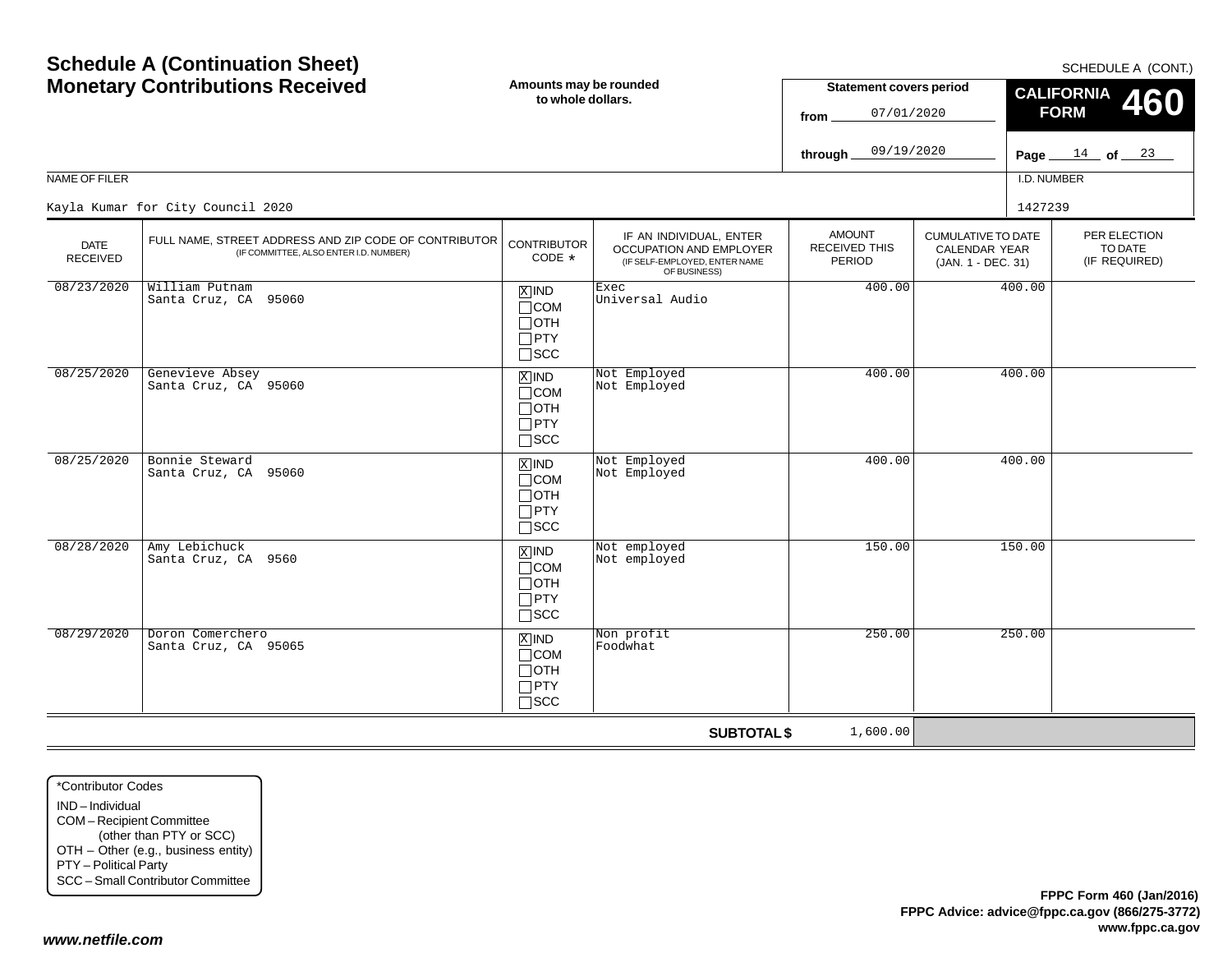|                         | <b>Monetary Contributions Received</b>                                                          | Amounts may be rounded<br>to whole dollars.                        |                                                                                                     | <b>Statement covers period</b><br>07/01/2020<br>from<br>09/19/2020<br>through_ |                                                                         | <b>CALIFORNIA</b><br><b>460</b><br><b>FORM</b><br>Page $15$ of $23$ |
|-------------------------|-------------------------------------------------------------------------------------------------|--------------------------------------------------------------------|-----------------------------------------------------------------------------------------------------|--------------------------------------------------------------------------------|-------------------------------------------------------------------------|---------------------------------------------------------------------|
| NAME OF FILER           |                                                                                                 |                                                                    |                                                                                                     |                                                                                |                                                                         | I.D. NUMBER                                                         |
|                         | Kayla Kumar for City Council 2020                                                               |                                                                    |                                                                                                     |                                                                                |                                                                         | 1427239                                                             |
| <b>DATE</b><br>RECEIVED | FULL NAME, STREET ADDRESS AND ZIP CODE OF CONTRIBUTOR<br>(IF COMMITTEE, ALSO ENTER I.D. NUMBER) | <b>CONTRIBUTOR</b><br>CODE *                                       | IF AN INDIVIDUAL, ENTER<br>OCCUPATION AND EMPLOYER<br>(IF SELF-EMPLOYED, ENTER NAME<br>OF BUSINESS) | <b>AMOUNT</b><br>RECEIVED THIS<br><b>PERIOD</b>                                | <b>CUMULATIVE TO DATE</b><br><b>CALENDAR YEAR</b><br>(JAN. 1 - DEC. 31) | PER ELECTION<br>TO DATE<br>(IF REQUIRED)                            |
| 08/30/2020              | Susan Martinez<br>Santa Cruz, CA 95060                                                          | $X$ IND<br>$\Box$ COM<br>$\Box$ OTH<br>$\Box$ PTY<br>$\square$ SCC | Not employed<br>Not employed                                                                        | 100.00                                                                         |                                                                         | 100.00                                                              |
| 08/31/2020              | Terry Trumbull<br>Palo Alto, CA 94301                                                           | $X$ IND<br>$\Box$ COM<br>$\Box$ oth<br>$\Box$ PTY<br>$\square$ SCC | Adjunct Lecturer<br>Santa Clara University                                                          | 100.00                                                                         |                                                                         | 100.00                                                              |
| 09/03/2020              | Tim Fitzmaurice<br>Santa Cruz, CA 95060                                                         | $X$ IND<br>$\Box$ COM<br>$\Box$ OTH<br>$\Box$ PTY<br>$\square$ SCC | Lecturer<br>UC Santa Cruz                                                                           | 400.00                                                                         |                                                                         | 400.00                                                              |
| 09/05/2020              | Faisal Fazilat<br>Santa Cruz, CA 95060                                                          | $X$ IND<br>$\Box$ COM<br>$\Box$ OTH<br>$\Box$ PTY<br>$\square$ SCC | Union Rep/Organizer<br>SEIU-UHW                                                                     | 200.00                                                                         |                                                                         | 400.00                                                              |
| 09/05/2020              | Peter Hastings<br>Los Angeles, CA 90046                                                         | $X$ IND<br>$\Box$ COM<br>$\Box$ OTH<br>$\Box$ PTY<br>$\square$ SCC | writer<br>Dreamworks                                                                                | 150.00                                                                         |                                                                         | 150.00                                                              |
|                         |                                                                                                 |                                                                    | <b>SUBTOTAL \$</b>                                                                                  | 950.00                                                                         |                                                                         |                                                                     |

SCHEDULE A (CONT.)

# **Schedule A (Continuation Sheet) Monetary Contributions Received**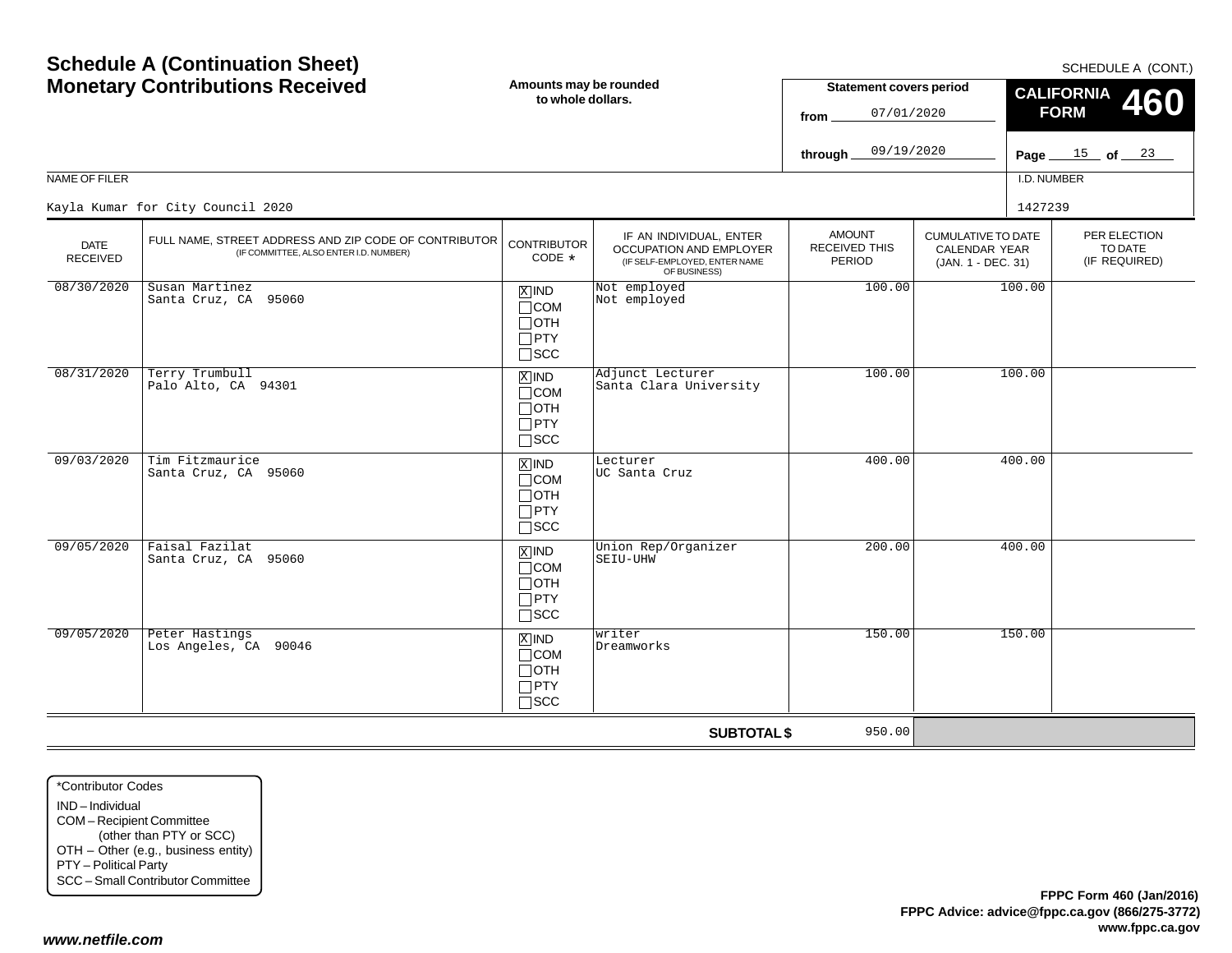| <b>Monetary Contributions Received</b> |                                                                                                 | Amounts may be rounded<br>to whole dollars.                                   |                                                                                                     | <b>Statement covers period</b><br>07/01/2020<br>from. |                                                                         | <b>CALIFORNIA</b><br>46<br><b>FORM</b>              |  |  |
|----------------------------------------|-------------------------------------------------------------------------------------------------|-------------------------------------------------------------------------------|-----------------------------------------------------------------------------------------------------|-------------------------------------------------------|-------------------------------------------------------------------------|-----------------------------------------------------|--|--|
|                                        |                                                                                                 |                                                                               |                                                                                                     | 09/19/2020<br>through                                 |                                                                         | $\frac{16}{16}$ of $\frac{23}{16}$<br>Page $\equiv$ |  |  |
| NAME OF FILER                          |                                                                                                 |                                                                               |                                                                                                     |                                                       |                                                                         | I.D. NUMBER                                         |  |  |
|                                        | Kayla Kumar for City Council 2020                                                               |                                                                               |                                                                                                     |                                                       |                                                                         | 1427239                                             |  |  |
| <b>DATE</b><br><b>RECEIVED</b>         | FULL NAME, STREET ADDRESS AND ZIP CODE OF CONTRIBUTOR<br>(IF COMMITTEE, ALSO ENTER I.D. NUMBER) | <b>CONTRIBUTOR</b><br>CODE *                                                  | IF AN INDIVIDUAL, ENTER<br>OCCUPATION AND EMPLOYER<br>(IF SELF-EMPLOYED, ENTER NAME<br>OF BUSINESS) | <b>AMOUNT</b><br>RECEIVED THIS<br>PERIOD              | <b>CUMULATIVE TO DATE</b><br><b>CALENDAR YEAR</b><br>(JAN. 1 - DEC. 31) | PER ELECTION<br>TO DATE<br>(IF REQUIRED)            |  |  |
| 09/06/2020                             | Michael Gasser<br>Santa Cruz, CA 95060                                                          | $\overline{X}$ IND<br>$\Box$ COM<br>$\Box$ OTH<br>$\Box$ PTY<br>$\square$ SCC | Not employed<br>Not employed                                                                        | 100.00                                                |                                                                         | 100.00                                              |  |  |
| 09/06/2020                             | micah posner<br>Santa Cruz, CA 95060                                                            | $X$ IND<br>$\Box$ COM<br>$\Box$ OTH<br>$\Box$ PTY<br>$\square$ SCC            | City Councilmember<br>City of Santa Cruz                                                            | 125.00                                                |                                                                         | 125.00                                              |  |  |
| 09/07/2020                             | Len Beyea<br>Santa Cruz, CA 95062                                                               | $X$ IND<br>$\Box$ COM<br>$\Box$ OTH<br>$\Box$ PTY<br>$\Box$ scc               | Engineering Consultant<br>Self                                                                      | 120.00                                                |                                                                         | 120.00                                              |  |  |
| 09/08/2020                             | Cathy Calfo<br>Santa Cruz, CA 95060                                                             | $\overline{X}$ IND<br>$\Box$ COM<br>$\Box$ oth<br>$\Box$ PTY<br>$\square$ SCC | Executive Director/CEO<br><b>CCOF</b>                                                               | 100.00                                                |                                                                         | 200.00                                              |  |  |
| 09/08/2020                             | Shelley Hatch<br>Santa Cruz, CA 95062                                                           | $X$ IND<br>$\Box$ COM<br>$\Box$ OTH<br>$\Box$ PTY<br>$\Box$ scc               | Not employed<br>Not employed                                                                        | 250.00                                                |                                                                         | 250.00                                              |  |  |

**SUBTOTAL \$**

695.00

**Amounts may be rounded**

**Schedule A (Continuation Sheet)**

#### SCHEDULE A (CONT.)

**460**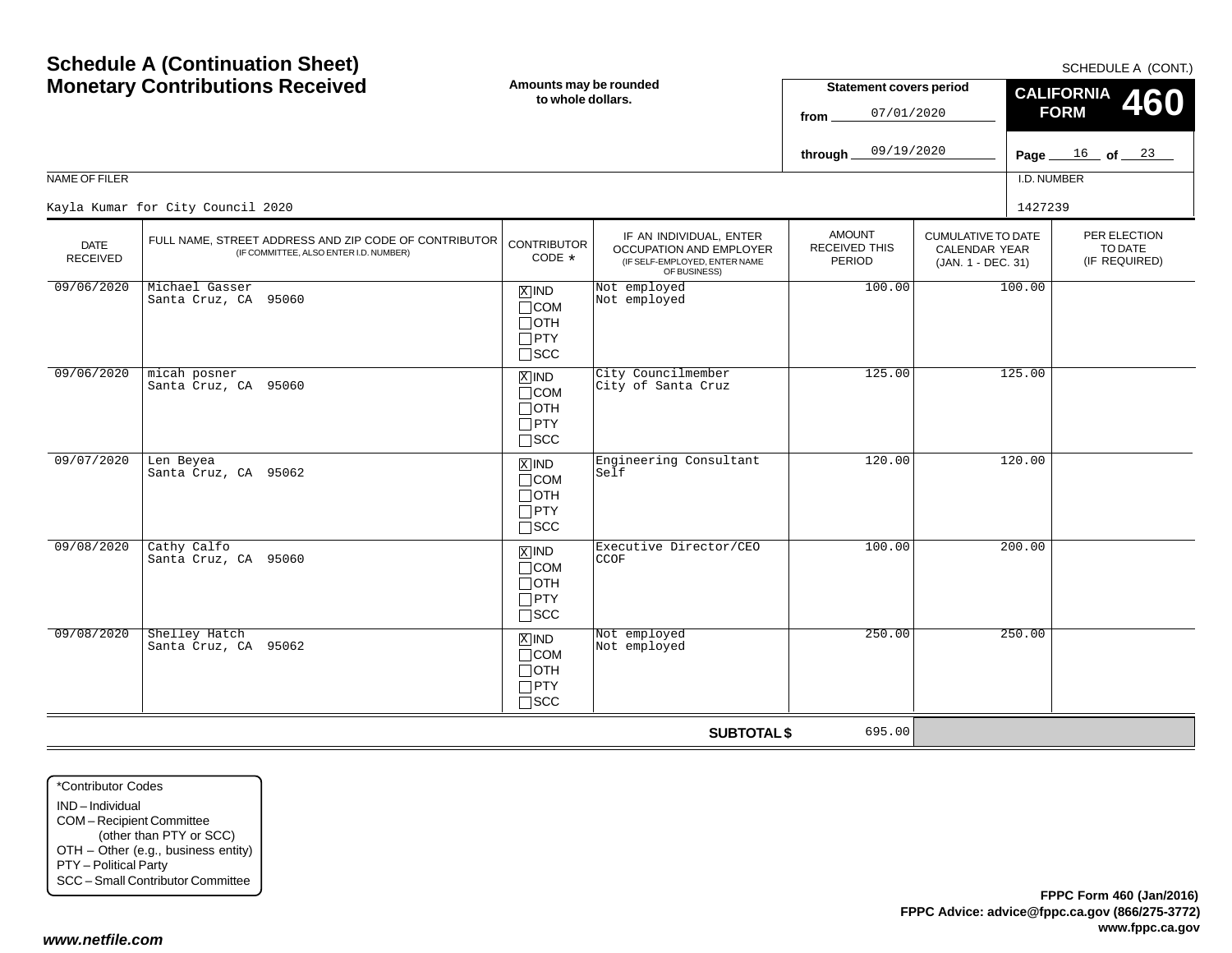|                                |                                                                                                 |                                                                               |                                                                                                            | 09/19/2020<br>through_                          |                                                                  | Page $17$ of $23$                      |
|--------------------------------|-------------------------------------------------------------------------------------------------|-------------------------------------------------------------------------------|------------------------------------------------------------------------------------------------------------|-------------------------------------------------|------------------------------------------------------------------|----------------------------------------|
| NAME OF FILER                  |                                                                                                 |                                                                               |                                                                                                            |                                                 |                                                                  | I.D. NUMBER                            |
|                                | Kayla Kumar for City Council 2020                                                               |                                                                               |                                                                                                            |                                                 |                                                                  | 1427239                                |
| <b>DATE</b><br><b>RECEIVED</b> | FULL NAME, STREET ADDRESS AND ZIP CODE OF CONTRIBUTOR<br>(IF COMMITTEE, ALSO ENTER I.D. NUMBER) | <b>CONTRIBUTOR</b><br>$CODE *$                                                | IF AN INDIVIDUAL, ENTER<br><b>OCCUPATION AND EMPLOYER</b><br>(IF SELF-EMPLOYED, ENTER NAME<br>OF BUSINESS) | <b>AMOUNT</b><br><b>RECEIVED THIS</b><br>PERIOD | CUMULATIVE TO DATE<br><b>CALENDAR YEAR</b><br>(JAN. 1 - DEC. 31) | PER ELECTIC<br>TO DATE<br>(IF REQUIRE) |
| 09/09/2020                     | William Malone<br>Santa Cruz, CA 95060                                                          | $X$ IND<br>$\Box$ COM<br>$\Box$ OTH<br>$\Box$ PTY<br>$\square$ SCC            | Not employed<br>Not employed                                                                               | 400.00                                          |                                                                  | 400.00                                 |
| 09/10/2020                     | Krista Corwin<br>Santa Cruz, CA 95060                                                           | $X$ IND<br>$\Box$ COM<br>$\Box$ OTH<br>$\Box$ PTY<br>$\square$ SCC            | Admin Assistant<br>Santa Cruz County Regional<br>Transportation Commission                                 | 400.00                                          |                                                                  | 400.00                                 |
| 09/12/2020                     | Kyle Kelley<br>Santa Cruz, CA 95060                                                             | $X$ IND<br>$\Box$ COM<br>$\Box$ OTH<br>$\Box$ PTY<br>$\Box$ SCC               | Senior Software Engineer<br>Netflix                                                                        | 150.00                                          |                                                                  | 150.00                                 |
| 09/12/2020                     | Jason Ritchey<br>Scotts Valley, CA 95066-4604                                                   | $\overline{X}$ IND<br>$\Box$ COM<br>$\Box$ OTH<br>$\Box$ PTY<br>$\square$ SCC | Not employed<br>Not employed                                                                               | 150.00                                          |                                                                  | 150.00                                 |
| 09/13/2020                     | Christopher Bruehl<br>Santa Rosa, CA 95405                                                      | $X$ IND<br>$\Box$ COM<br>$\Box$ OTH<br>$\Box$ PTY                             | Data Scientis<br>Metis                                                                                     | 400.00                                          |                                                                  | 400.00                                 |

SCC

**Amounts may be rounded to whole dollars.**

# **Schedule A (Continuation Sheet) Monetary Contributions Received**

\*Contributor CodesIND – IndividualCOM – Recipient Committee (other than PTY or SCC) OTH – Other (e.g., business entity) PTY – Political Party SCC – Small Contributor Committee

*www.netfile.com*

#### SCHEDULE A (CONT.)

PER ELECTIONTO DATE(IF REQUIRED)

**460**

**CALIFORNIA FORM**

**Statement covers period**

07/01/2020

**from**

**SUBTOTAL \$**

1,500.00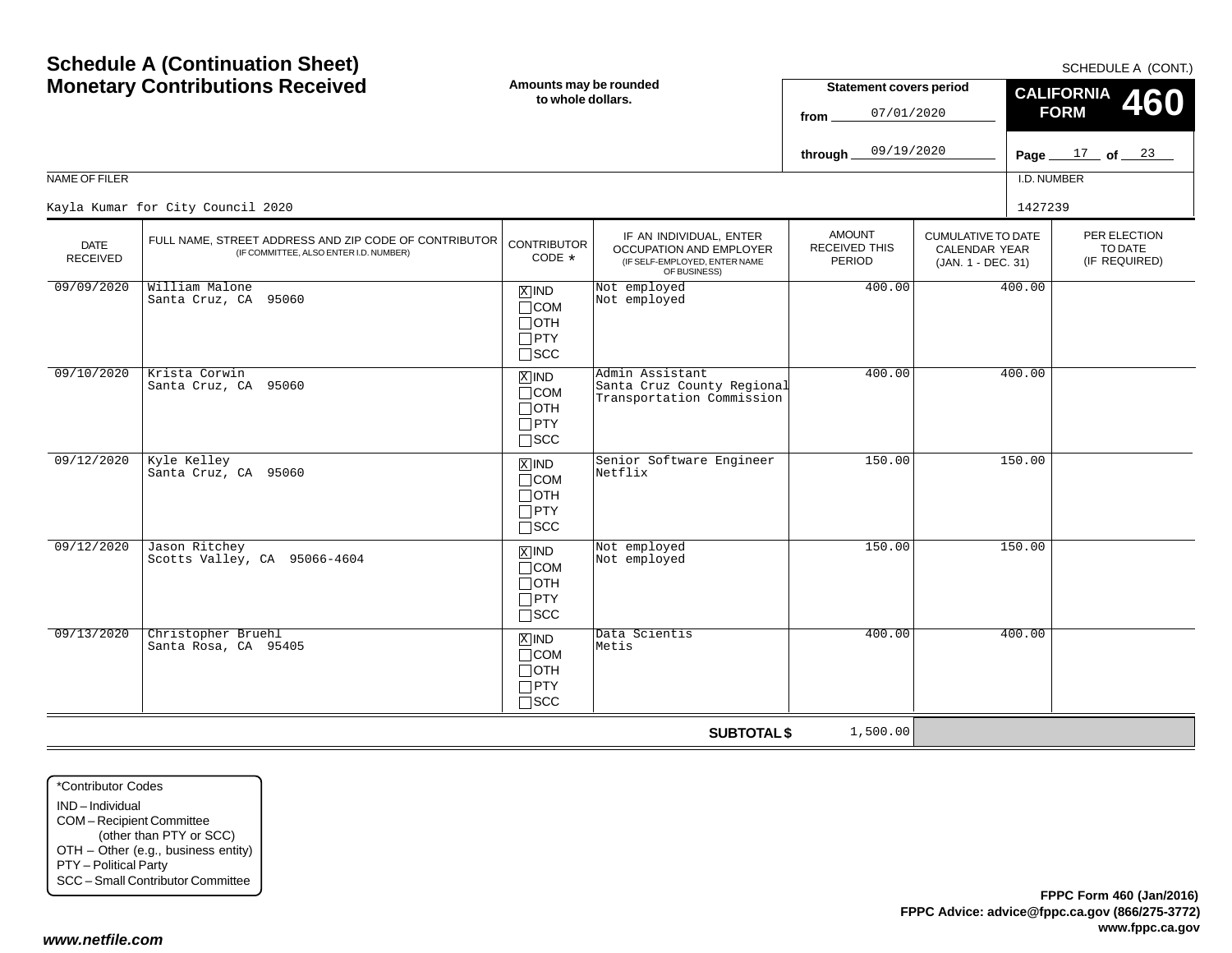**FPPC Form 460 (Jan/2016)**

**www.fppc.ca.gov**

**FPPC Advice: advice@fppc.ca.gov (866/275-3772)**

**SUBTOTAL \$**

875.00

|                         | <b>Monetary Contributions Received</b><br>Amounts may be rounded<br><b>Statement covers period</b><br>to whole dollars.<br>07/01/2020<br>from<br>09/19/2020<br>through. |                                                                               | <b>CALIFORNIA</b><br><b>460</b><br><b>FORM</b><br>Page $18$ of $23$                                 |                                                        |                                                                         |             |                                          |
|-------------------------|-------------------------------------------------------------------------------------------------------------------------------------------------------------------------|-------------------------------------------------------------------------------|-----------------------------------------------------------------------------------------------------|--------------------------------------------------------|-------------------------------------------------------------------------|-------------|------------------------------------------|
| NAME OF FILER           |                                                                                                                                                                         |                                                                               |                                                                                                     |                                                        |                                                                         | I.D. NUMBER |                                          |
|                         | Kayla Kumar for City Council 2020                                                                                                                                       |                                                                               |                                                                                                     |                                                        |                                                                         | 1427239     |                                          |
| <b>DATE</b><br>RECEIVED | FULL NAME, STREET ADDRESS AND ZIP CODE OF CONTRIBUTOR<br>(IF COMMITTEE, ALSO ENTER I.D. NUMBER)                                                                         | <b>CONTRIBUTOR</b><br>CODE *                                                  | IF AN INDIVIDUAL, ENTER<br>OCCUPATION AND EMPLOYER<br>(IF SELF-EMPLOYED, ENTER NAME<br>OF BUSINESS) | <b>AMOUNT</b><br><b>RECEIVED THIS</b><br><b>PERIOD</b> | <b>CUMULATIVE TO DATE</b><br><b>CALENDAR YEAR</b><br>(JAN. 1 - DEC. 31) |             | PER ELECTION<br>TO DATE<br>(IF REQUIRED) |
| 09/13/2020              | Matthew Nathanson<br>Santa Cruz, CA 95060                                                                                                                               | $X$ IND<br>$\Box$ COM<br>$\Box$ OTH<br>$\Box$ PTY<br>$\square$ SCC            | Public Health Nurse<br>County of Santa Cruz                                                         | 200.00                                                 |                                                                         | 200.00      |                                          |
| 09/14/2020              | Cathy Calfo<br>Santa Cruz, CA 95060                                                                                                                                     | $\overline{X}$ IND<br>$\Box$ COM<br>$\Box$ OTH<br>$\Box$ PTY<br>$\square$ SCC | Executive Director/CEO<br>CCOF                                                                      | 100.00                                                 |                                                                         | 200.00      |                                          |
| 09/14/2020              | Paul Gratz<br>Santa Cruz, CA 95061                                                                                                                                      | $X$ IND<br>$\Box$ COM<br>$\Box$ OTH<br>$\Box$ PTY<br>$\square$ SCC            | Not employed<br>Not employed                                                                        | 125.00                                                 |                                                                         | 125.00      |                                          |
| 09/15/2020              | Sylvie Stein<br>Santa Cruz, CA 95062                                                                                                                                    | $\overline{X}$ IND<br>$\Box$ COM<br>$\Box$ OTH<br>$\Box$ PTY<br>$\square$ SCC | Not employed<br>Not employed                                                                        | 200.00                                                 |                                                                         | 200.00      |                                          |
| 09/18/2020              | Kelly Dean<br>San Diego, CA 92117                                                                                                                                       | $X$ IND<br>$\Box$ COM<br>$\Box$ OTH<br>$\Box$ PTY<br>$\square$ SCC            | CPA<br>Sony interactive<br>entertainment                                                            | 250.00                                                 |                                                                         | 250.00      |                                          |

\*Contributor CodesIND – Individual COM – Recipient Committee (other than PTY or SCC) OTH – Other (e.g., business entity) PTY – Political Party SCC – Small Contributor Committee

#### *www.netfile.com*

SCHEDULE A (CONT.)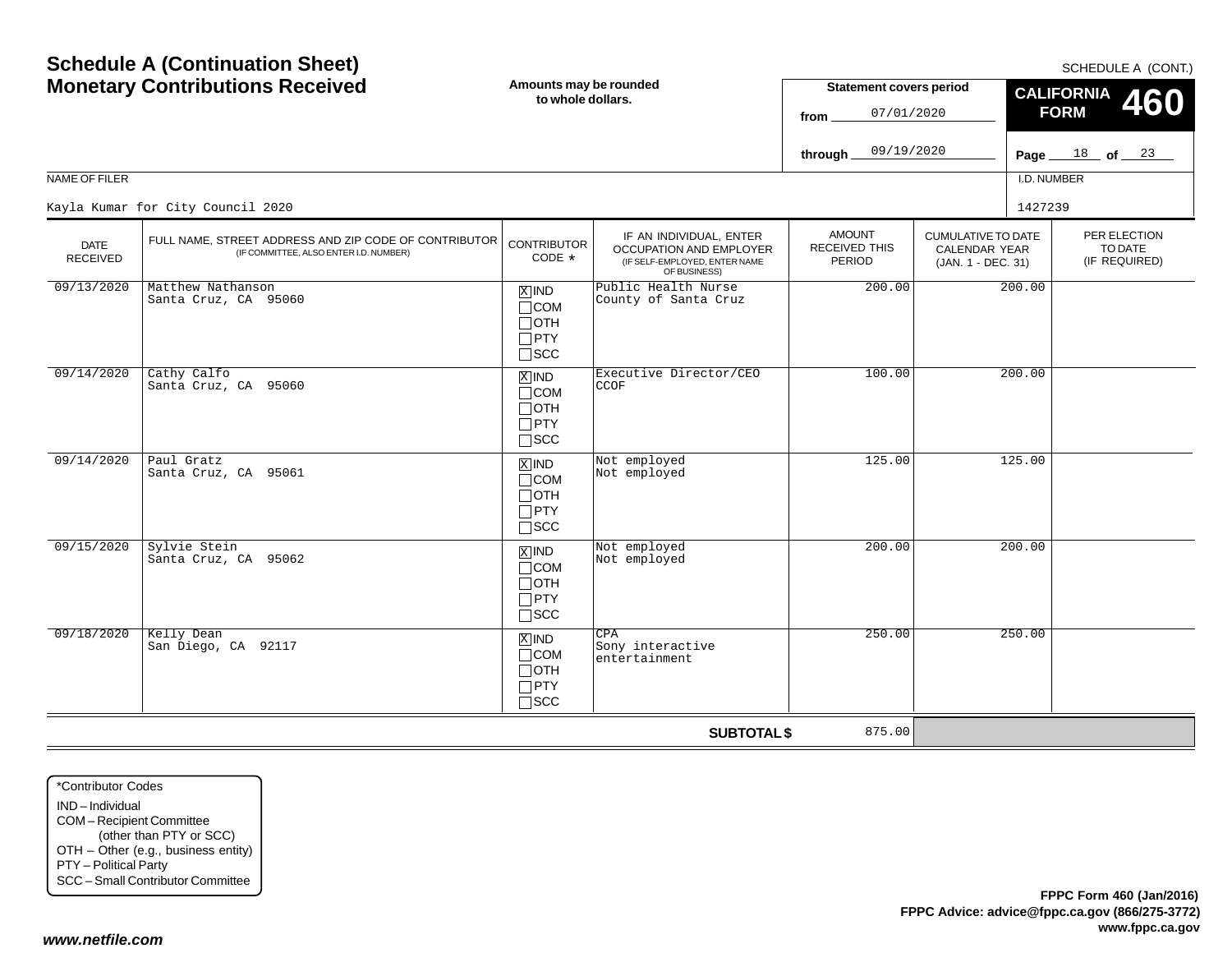| NAME OF FILER                  | <b>Monetary Contributions Received</b><br>Kayla Kumar for City Council 2020                     | Amounts may be rounded<br>to whole dollars.                           |                                                                                                     | <b>Statement covers period</b><br>07/01/2020<br>from<br>09/19/2020<br>through $\_$ |                                                                         | I.D. NUMBER<br>1427239 | <b>OUTLDULL A (UUITI.)</b><br><b>CALIFORNIA</b><br><b>460</b><br><b>FORM</b><br>Page $19$ of $23$ |
|--------------------------------|-------------------------------------------------------------------------------------------------|-----------------------------------------------------------------------|-----------------------------------------------------------------------------------------------------|------------------------------------------------------------------------------------|-------------------------------------------------------------------------|------------------------|---------------------------------------------------------------------------------------------------|
| <b>DATE</b><br><b>RECEIVED</b> | FULL NAME, STREET ADDRESS AND ZIP CODE OF CONTRIBUTOR<br>(IF COMMITTEE, ALSO ENTER I.D. NUMBER) | <b>CONTRIBUTOR</b><br>CODE *                                          | IF AN INDIVIDUAL, ENTER<br>OCCUPATION AND EMPLOYER<br>(IF SELF-EMPLOYED, ENTER NAME<br>OF BUSINESS) | <b>AMOUNT</b><br>RECEIVED THIS<br>PERIOD                                           | <b>CUMULATIVE TO DATE</b><br><b>CALENDAR YEAR</b><br>(JAN. 1 - DEC. 31) |                        | PER ELECTION<br>TO DATE<br>(IF REQUIRED)                                                          |
| 09/18/2020                     | Brian Morsberger<br>Philadelphia, PA 19104                                                      | $X$ IND<br>$\Box$ COM<br>$\Box$ OTH<br>$\Box$ PTY<br>$\square$ SCC    | Not employed<br>Not employed                                                                        | 370.00                                                                             |                                                                         | 370.00                 |                                                                                                   |
| 09/18/2020                     | Kelly Murray<br>Santa Cruz, CA 95060                                                            | $X$ IND<br>$\Box$ COM<br>$\Box$ OTH<br>$\Box$ PTY<br>$\square$ SCC    | Sales<br>Synergy Organic Clothing                                                                   | 100.00                                                                             |                                                                         | 200.00                 |                                                                                                   |
|                                |                                                                                                 | $\Box$ IND<br>$\Box$ COM<br>$\Box$ OTH<br>$\Box$ PTY<br>$\square$ SCC |                                                                                                     |                                                                                    |                                                                         |                        |                                                                                                   |
|                                |                                                                                                 | $\Box$ IND<br>$\Box$ COM<br>$\Box$ OTH<br>$\Box$ PTY<br>$\square$ SCC |                                                                                                     |                                                                                    |                                                                         |                        |                                                                                                   |
|                                |                                                                                                 | $\Box$ IND<br>$\Box$ COM<br>$\Box$ OTH<br>$\Box$ PTY<br>$\square$ SCC |                                                                                                     |                                                                                    |                                                                         |                        |                                                                                                   |
|                                |                                                                                                 |                                                                       | <b>SUBTOTAL \$</b>                                                                                  | 470.00                                                                             |                                                                         |                        |                                                                                                   |

\*Contributor CodesIND – Individual COM – Recipient Committee (other than PTY or SCC) OTH – Other (e.g., business entity) PTY – Political Party SCC – Small Contributor Committee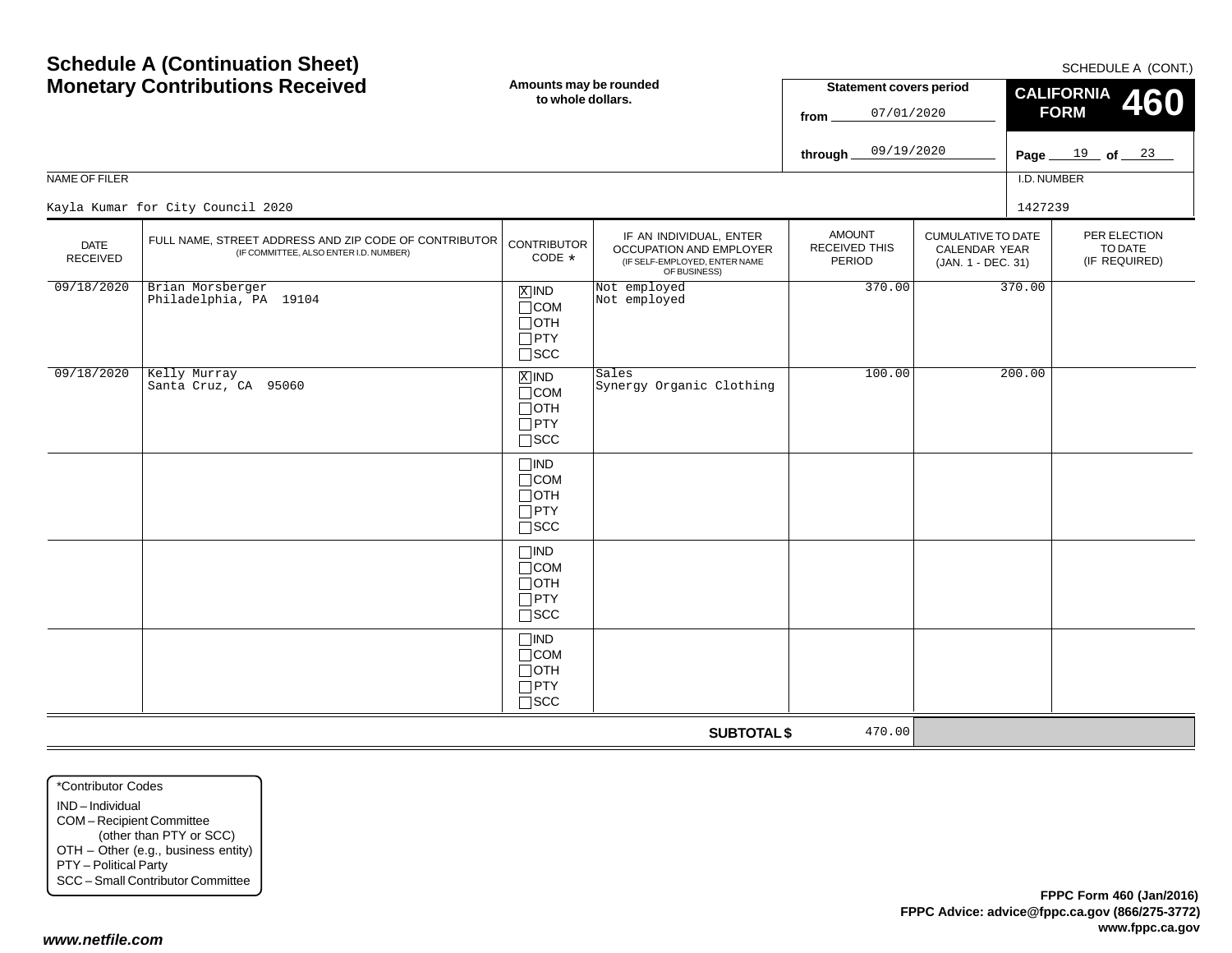## **Schedule CNonmonetary Contributions Received Amounts may be rounded to whole dollars.**

SCHEDULE C

|                                | <b>Nonmonetary Contributions Received</b>                                                          |                                                                       | Amounts may be rounded<br>to whole dollars.                                                         |                                            | from               | <b>Statement covers period</b><br>07/01/2020 |                                                                                 | <b>CALIFORNIA</b><br><b>FORM</b>     |                                                    | <b>OOLILDOLL O</b><br><b>460</b> |
|--------------------------------|----------------------------------------------------------------------------------------------------|-----------------------------------------------------------------------|-----------------------------------------------------------------------------------------------------|--------------------------------------------|--------------------|----------------------------------------------|---------------------------------------------------------------------------------|--------------------------------------|----------------------------------------------------|----------------------------------|
|                                |                                                                                                    |                                                                       |                                                                                                     |                                            |                    |                                              |                                                                                 |                                      |                                                    |                                  |
|                                | SEE INSTRUCTIONS ON REVERSE                                                                        |                                                                       |                                                                                                     |                                            | through.           | 09/19/2020                                   |                                                                                 | Page.                                | $\frac{20}{100}$ of $\frac{23}{100}$               |                                  |
| NAME OF FILER                  |                                                                                                    |                                                                       |                                                                                                     |                                            |                    |                                              |                                                                                 | I.D. NUMBER                          |                                                    |                                  |
|                                | Kayla Kumar for City Council 2020                                                                  |                                                                       |                                                                                                     |                                            |                    |                                              |                                                                                 | 1427239                              |                                                    |                                  |
| <b>DATE</b><br><b>RECEIVED</b> | FULL NAME, STREET ADDRESS AND<br>ZIP CODE OF CONTRIBUTOR<br>(IF COMMITTEE, ALSO ENTER I.D. NUMBER) | <b>CONTRIBUTOR</b><br>CODE *                                          | IF AN INDIVIDUAL, ENTER<br>OCCUPATION AND EMPLOYER<br>(IF SELF-EMPLOYED, ENTER<br>NAME OF BUSINESS) | DESCRIPTION OF<br><b>GOODS OR SERVICES</b> |                    | AMOUNT/<br><b>FAIR MARKET</b><br>VALUE       | <b>CUMULATIVE TO</b><br><b>DATE</b><br><b>CALENDAR YEAR</b><br>(JAN 1 - DEC 31) |                                      | PER ELECTION<br>TO DATE<br>(IF REQUIRED)           |                                  |
| 09/14/2020                     | Santa Cruz for Bernie PAC (ID# 1390568)<br>Santa Cruz, CA 95062                                    | $\Box$ IND<br>$X$ COM<br>$\Box$ OTH<br>$\Box$ PTY<br>$\square$ SCC    |                                                                                                     | Printing of slate<br>flyer                 |                    | 178.00                                       |                                                                                 | 178.00                               |                                                    |                                  |
|                                |                                                                                                    | $\Box$ IND<br>$\Box$ COM<br>$\Box$ OTH<br>$\Box$ PTY<br>$\square$ SCC |                                                                                                     |                                            |                    |                                              |                                                                                 |                                      |                                                    |                                  |
|                                |                                                                                                    | $\Box$ IND<br>$\Box$ COM<br>$\Box$ OTH<br>$\Box$ PTY<br>$\square$ SCC |                                                                                                     |                                            |                    |                                              |                                                                                 |                                      |                                                    |                                  |
|                                |                                                                                                    | $\Box$ IND<br>$\Box$ COM<br>$\Box$ OTH<br>$\Box$ PTY<br>$\Box$ scc    |                                                                                                     |                                            |                    |                                              |                                                                                 |                                      |                                                    |                                  |
|                                | Attach additional information on appropriately labeled continuation sheets.                        |                                                                       |                                                                                                     |                                            | <b>SUBTOTAL \$</b> | 178.00                                       |                                                                                 |                                      |                                                    |                                  |
|                                | <b>Schedule C Summary</b><br>1. Amount received this period - itemized nonmonetary contributions.  |                                                                       |                                                                                                     |                                            |                    | 178.00                                       |                                                                                 | *Contributor Codes<br>IND-Individual | COM-Recipient Committee<br>(other than PTY or SCC) |                                  |

2. Amount received this period – unitemized nonmonetary contributions of less than \$100 .................................... \$

3. Total nonmonetary contributions received this period. (Add Lines 1 and 2. Enter here and on the Summary Page, Column A, Lines 4 and 10.) ...................... **TOTAL \$** 178.00

PTY – Political Party

0.00

 $OTH - Other (e.g., business entity)$ 

SCC – Small Contributor Committee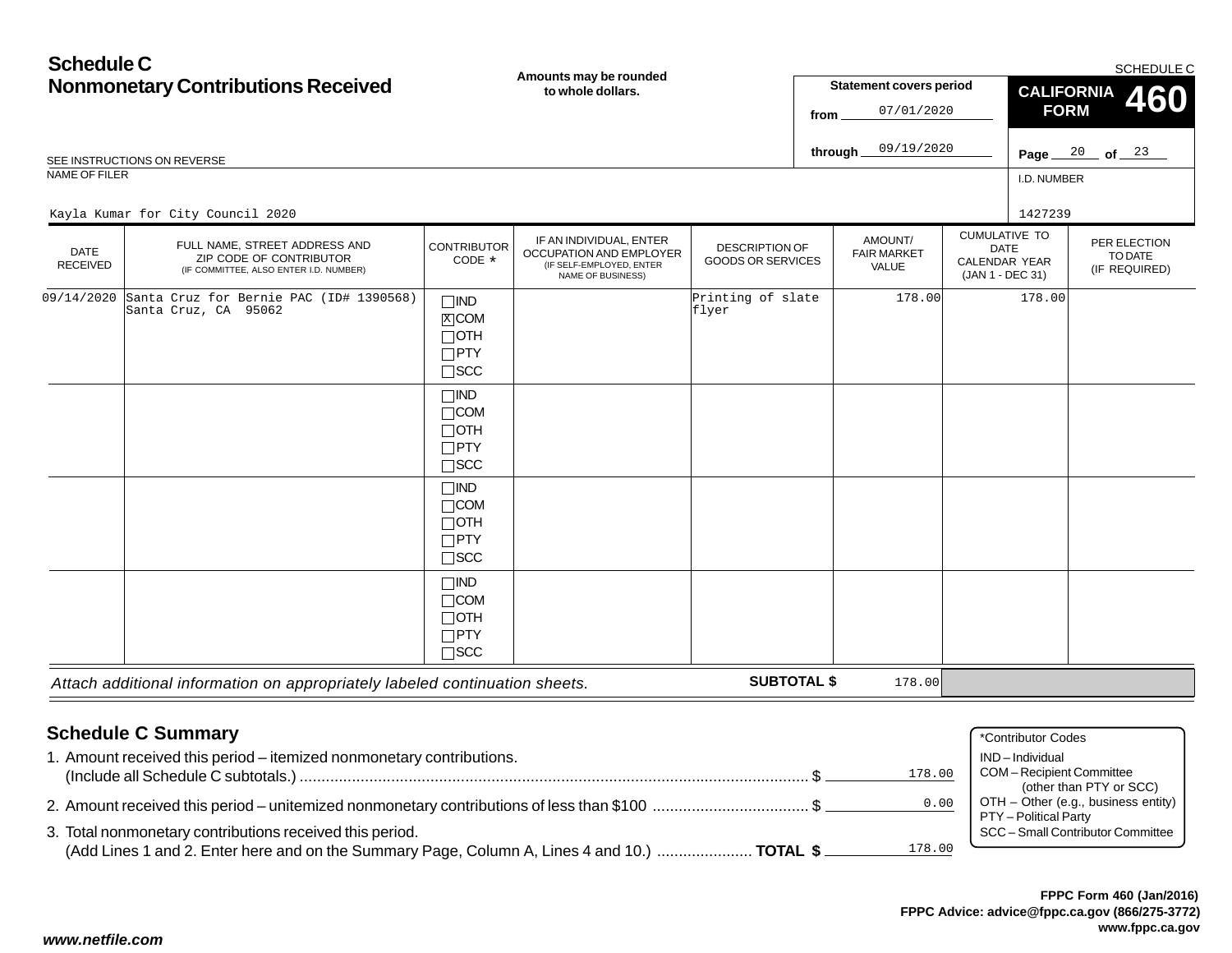|                                   |                        | SCHEDULE E                     |                                |  |  |  |  |  |  |
|-----------------------------------|------------------------|--------------------------------|--------------------------------|--|--|--|--|--|--|
| <b>Schedule E</b>                 | Amounts may be rounded | Statement covers period        | CALIFORNIA 460                 |  |  |  |  |  |  |
| <b>Payments Made</b>              | to whole dollars.      | 07/01/2020<br>from             | <b>FORM</b>                    |  |  |  |  |  |  |
| SEE INSTRUCTIONS ON REVERSE       |                        | 09/19/2020<br>through $\equiv$ | of $\frac{23}{2}$<br>Page $21$ |  |  |  |  |  |  |
| NAME OF FILER                     |                        |                                | I.D. NUMBER                    |  |  |  |  |  |  |
| Kayla Kumar for City Council 2020 |                        |                                | 1427239                        |  |  |  |  |  |  |

**CODES:** If one of the following codes accurately describes the payment, you may enter the code. Otherwise, describe the payment.

| <b>CMP</b> | campaign paraphernalia/misc.                                  | MBR | member communications                        |      | RAD radio airtime and production costs                    |
|------------|---------------------------------------------------------------|-----|----------------------------------------------|------|-----------------------------------------------------------|
| <b>CNS</b> | campaign consultants                                          |     | MTG meetings and appearances                 | RFD. | returned contributions                                    |
|            | CTB contribution (explain nonmonetary)*                       |     | OFC office expenses                          |      | SAL campaign workers' salaries                            |
|            | CVC civic donations                                           | PET | petition circulating                         | TEL  | t.v. or cable airtime and production costs                |
| FIL        | candidate filing/ballot fees                                  | PHO | phone banks                                  |      | TRC candidate travel, lodging, and meals                  |
| <b>FND</b> | fundraising events                                            |     | POL polling and survey research              |      | TRS staff/spouse travel, lodging, and meals               |
| IND.       | independent expenditure supporting/opposing others (explain)* |     | POS postage, delivery and messenger services | TSF  | transfer between committees of the same candidate/sponsor |
| LEG        | legal defense                                                 | PRO | professional services (legal, accounting)    |      | VOT voter registration                                    |
| LIT.       | campaign literature and mailings                              | PRT | print ads                                    |      | WEB information technology costs (internet, e-mail)       |

| NAME AND ADDRESS OF PAYEE<br>(IF COMMITTEE, ALSO ENTER I.D. NUMBER)                                                        | CODE | <b>OR</b><br><b>DESCRIPTION OF PAYMENT</b> |  | <b>AMOUNT PAID</b> |
|----------------------------------------------------------------------------------------------------------------------------|------|--------------------------------------------|--|--------------------|
| Paypal<br>San Jose, CA 95131                                                                                               | OFC  | Paypal fee                                 |  | 103.92             |
| County of Santa Cruz<br>Santa Cruz, CA 95060                                                                               | FIL  | Candidate statement fee                    |  | 1,678.00           |
| Community Printers Inc.<br>Santa Cruz, CA 95062                                                                            | CMP  | Yard signs - 300                           |  | 1,084.71           |
| * Payments that are contributions or independent expenditures must also be summarized on Schedule D.<br><b>SUBTOTAL \$</b> |      |                                            |  |                    |

# **Schedule E Summary**

| 4. Total payments made this period. (Add Lines 1, 2, and 3. Enter here and on the Summary Page, Column A, Line 6.)  TOTAL \$ |  |
|------------------------------------------------------------------------------------------------------------------------------|--|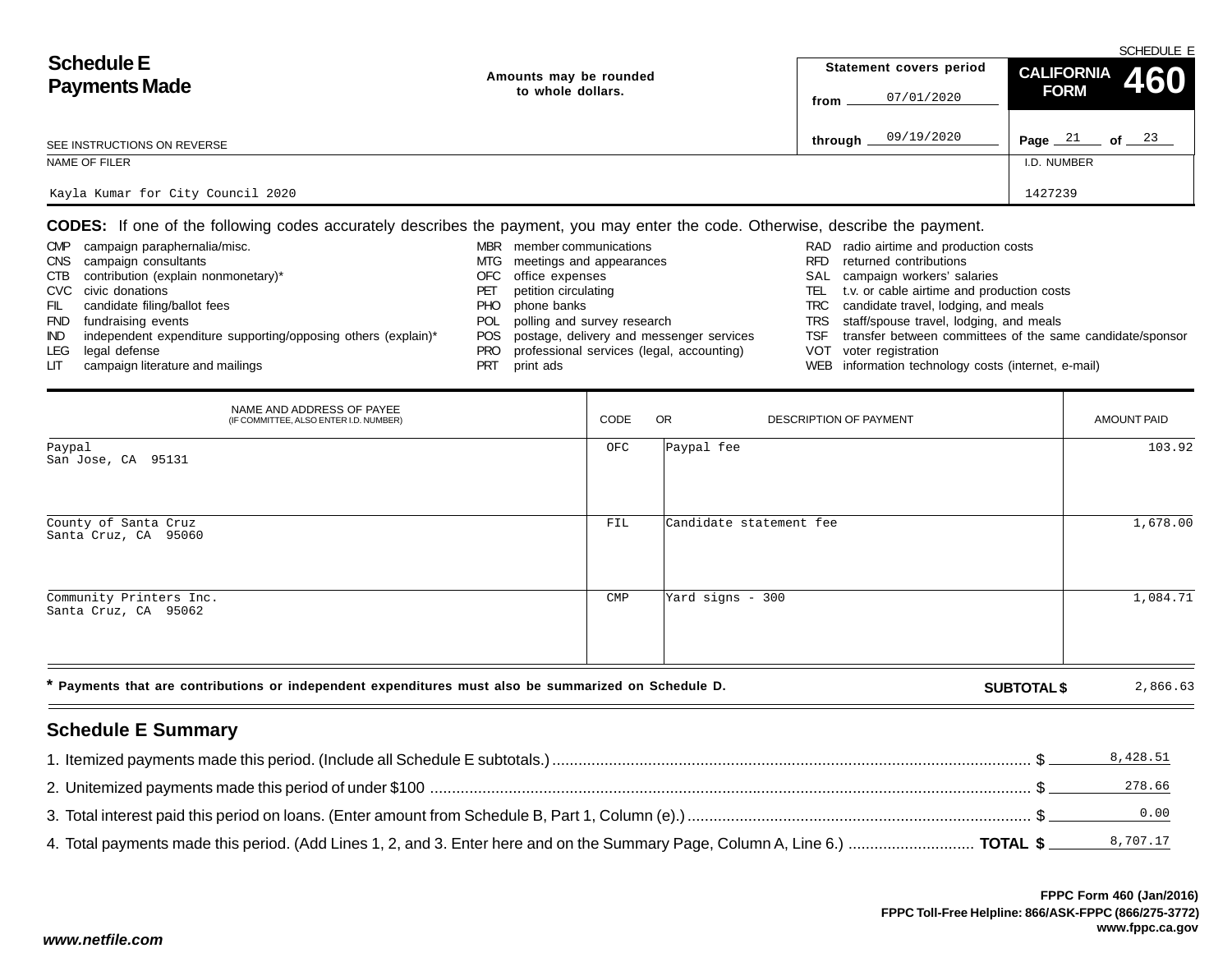| <b>Schedule E</b>                                                                                                                                                                                                                                                                                                                                                                                                                                                                              |                                                                                                                                                                                                                             |      |                                                                                       |                                                                                                                                                                                                                                                                                                                                                                                                  | SCHEDULE E (CONT.)                                        |
|------------------------------------------------------------------------------------------------------------------------------------------------------------------------------------------------------------------------------------------------------------------------------------------------------------------------------------------------------------------------------------------------------------------------------------------------------------------------------------------------|-----------------------------------------------------------------------------------------------------------------------------------------------------------------------------------------------------------------------------|------|---------------------------------------------------------------------------------------|--------------------------------------------------------------------------------------------------------------------------------------------------------------------------------------------------------------------------------------------------------------------------------------------------------------------------------------------------------------------------------------------------|-----------------------------------------------------------|
| (Continuation Sheet)                                                                                                                                                                                                                                                                                                                                                                                                                                                                           | Amounts may be rounded                                                                                                                                                                                                      |      |                                                                                       | <b>Statement covers period</b>                                                                                                                                                                                                                                                                                                                                                                   | <b>CALIFORNIA</b><br>460                                  |
| <b>Payments Made</b>                                                                                                                                                                                                                                                                                                                                                                                                                                                                           | to whole dollars.                                                                                                                                                                                                           |      |                                                                                       | 07/01/2020<br>from                                                                                                                                                                                                                                                                                                                                                                               | <b>FORM</b>                                               |
| SEE INSTRUCTIONS ON REVERSE                                                                                                                                                                                                                                                                                                                                                                                                                                                                    |                                                                                                                                                                                                                             |      |                                                                                       | 09/19/2020<br>through                                                                                                                                                                                                                                                                                                                                                                            | Page $22$ of $23$                                         |
| <b>NAME OF FILER</b>                                                                                                                                                                                                                                                                                                                                                                                                                                                                           |                                                                                                                                                                                                                             |      |                                                                                       |                                                                                                                                                                                                                                                                                                                                                                                                  | I.D. NUMBER                                               |
| Kayla Kumar for City Council 2020                                                                                                                                                                                                                                                                                                                                                                                                                                                              |                                                                                                                                                                                                                             |      |                                                                                       |                                                                                                                                                                                                                                                                                                                                                                                                  | 1427239                                                   |
| <b>CODES:</b> If one of the following codes accurately describes the payment, you may enter the code. Otherwise, describe the payment.<br>CMP campaign paraphernalia/misc.<br>campaign consultants<br>CNS .<br>contribution (explain nonmonetary)*<br>CTB<br>CVC civic donations<br>FIL<br>candidate filing/ballot fees<br>FND fundraising events<br>independent expenditure supporting/opposing others (explain)*<br>IND.<br>legal defense<br>LEG.<br>campaign literature and mailings<br>LІТ | MBR member communications<br>meetings and appearances<br>MTG.<br>OFC<br>office expenses<br>PET<br>petition circulating<br>phone banks<br>PHO<br>polling and survey research<br>POL<br>POS<br><b>PRO</b><br>PRT<br>print ads |      | postage, delivery and messenger services<br>professional services (legal, accounting) | RAD radio airtime and production costs<br>returned contributions<br><b>RFD</b><br>SAL<br>campaign workers' salaries<br>t.v. or cable airtime and production costs<br>TEL<br>candidate travel, lodging, and meals<br><b>TRC</b><br><b>TRS</b><br>staff/spouse travel, lodging, and meals<br><b>TSF</b><br><b>VOT</b><br>voter registration<br>WEB information technology costs (internet, e-mail) | transfer between committees of the same candidate/sponsor |
| NAME AND ADDRESS OF PAYEE<br>(IF COMMITTEE, ALSO ENTER I.D. NUMBER)                                                                                                                                                                                                                                                                                                                                                                                                                            |                                                                                                                                                                                                                             | CODE | <b>OR</b>                                                                             | <b>DESCRIPTION OF PAYMENT</b>                                                                                                                                                                                                                                                                                                                                                                    | AMOUNT PAID                                               |
| Leigh Gaymon-Jones<br>Santa Cruz, CA 95060                                                                                                                                                                                                                                                                                                                                                                                                                                                     |                                                                                                                                                                                                                             | SAL  |                                                                                       | 1/2 installments for Campaign manager role                                                                                                                                                                                                                                                                                                                                                       | 2,250.00                                                  |
| Jessica Calsada<br>Tujunga, CA 91042                                                                                                                                                                                                                                                                                                                                                                                                                                                           |                                                                                                                                                                                                                             | CNS  | Communication director fee                                                            |                                                                                                                                                                                                                                                                                                                                                                                                  | 500.00                                                    |
| ActBlue<br>Somerville, MA 02144-0031                                                                                                                                                                                                                                                                                                                                                                                                                                                           |                                                                                                                                                                                                                             | OFC  | Credit card fee                                                                       |                                                                                                                                                                                                                                                                                                                                                                                                  | 400.45                                                    |
| Community Printers Inc.<br>Santa Cruz, CA 95062                                                                                                                                                                                                                                                                                                                                                                                                                                                |                                                                                                                                                                                                                             | CMP  | Yard signs - 300                                                                      |                                                                                                                                                                                                                                                                                                                                                                                                  | 400.00                                                    |
| Community Printers Inc.<br>Santa Cruz, CA 95062                                                                                                                                                                                                                                                                                                                                                                                                                                                |                                                                                                                                                                                                                             | LIT  | 5.5'x 8.5' Postcards                                                                  |                                                                                                                                                                                                                                                                                                                                                                                                  | 1,324.83                                                  |
| * Payments that are contributions or independent expenditures must also be summarized on Schedule D.                                                                                                                                                                                                                                                                                                                                                                                           |                                                                                                                                                                                                                             |      |                                                                                       |                                                                                                                                                                                                                                                                                                                                                                                                  | <b>SUBTOTAL \$</b><br>4,875.28                            |